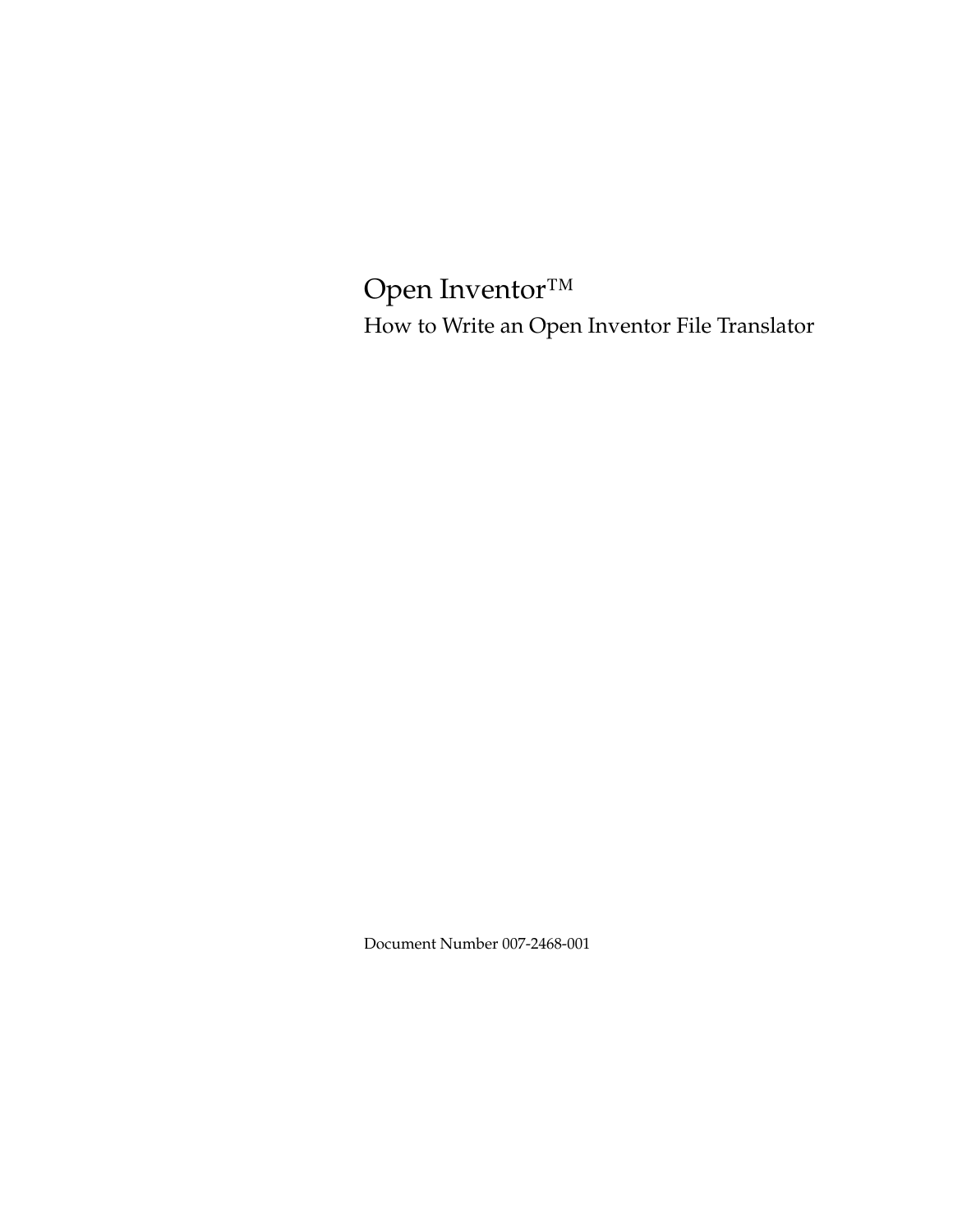#### **CONTRIBUTORS**

Written by Josie Wernecke and Eleanor Bassler Engineering contributions by Rikk Carey and Paul Strauss

© Copyright 1994, Silicon Graphics, Inc.— All Rights Reserved This document contains proprietary and confidential information of Silicon Graphics, Inc. The contents of this document may not be disclosed to third parties, copied, or duplicated in any form, in whole or in part, without the prior written permission of Silicon Graphics, Inc.

#### RESTRICTED RIGHTS LEGEND

Use, duplication, or disclosure of the technical data contained in this document by the Government is subject to restrictions as set forth in subdivision (c) (1) (ii) of the Rights in Technical Data and Computer Software clause at DFARS 52.227-7013 and/ or in similar or successor clauses in the FAR, or in the DOD or NASA FAR Supplement. Unpublished rights reserved under the Copyright Laws of the United States. Contractor/manufacturer is Silicon Graphics, Inc., 2011 N. Shoreline Blvd., Mountain View, CA 94039-7311.

Silicon Graphics and IRIS are registered trademarks and IRIX and Open Inventor are trademarks of Silicon Graphics, Inc. Apollo is a registered trademark of Apollo Computer, Inc. FrameMaker is a registered trademark of Frame technology, Inc. Hewlett-Packard is a registered trademark of Hewlett-Packard Company. IBM is a registered trademark of International Business Machines Corporation. Macintosh is a registered trademark of Apple Computer, Inc.

Open Inventor: How To Write An Open Inventor File Translator Document Number 007-2468-001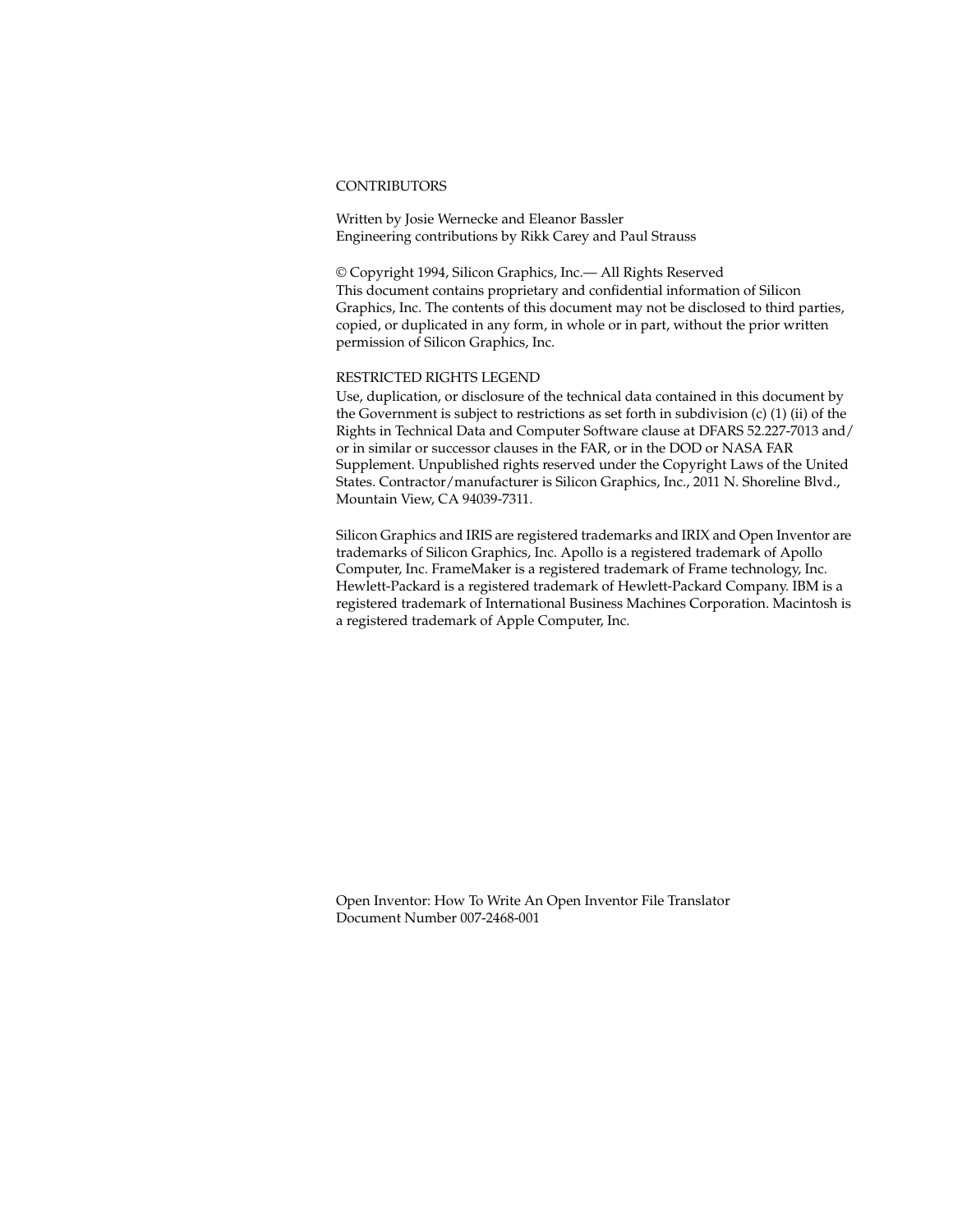# Contents

# **1. Introduction** 1 What Is in This Document? 2 Things You Need to Know about Inventor 2 Scene Database 2 Nodes and Fields 3 Node Icons 4 Scene Graphs 4 Group Nodes 5

#### **2. Translating Files into Inventor Format** 7

General Steps 7 SGO File Format 8 SGO Quadrilateral List 9 SGO Triangle List 9 SGO Triangle Mesh 10 Reading the File Header 10 Initializing the Inventor Database 11 Initializing the Database 11 Creating the Root Node 11 Setting Up Default Attributes 11 Entering the Object Read Loop 13 Writing the Database to a File 15 Complete Sample Program 16 Sample Results 24 Using the File Translator in Another Program 25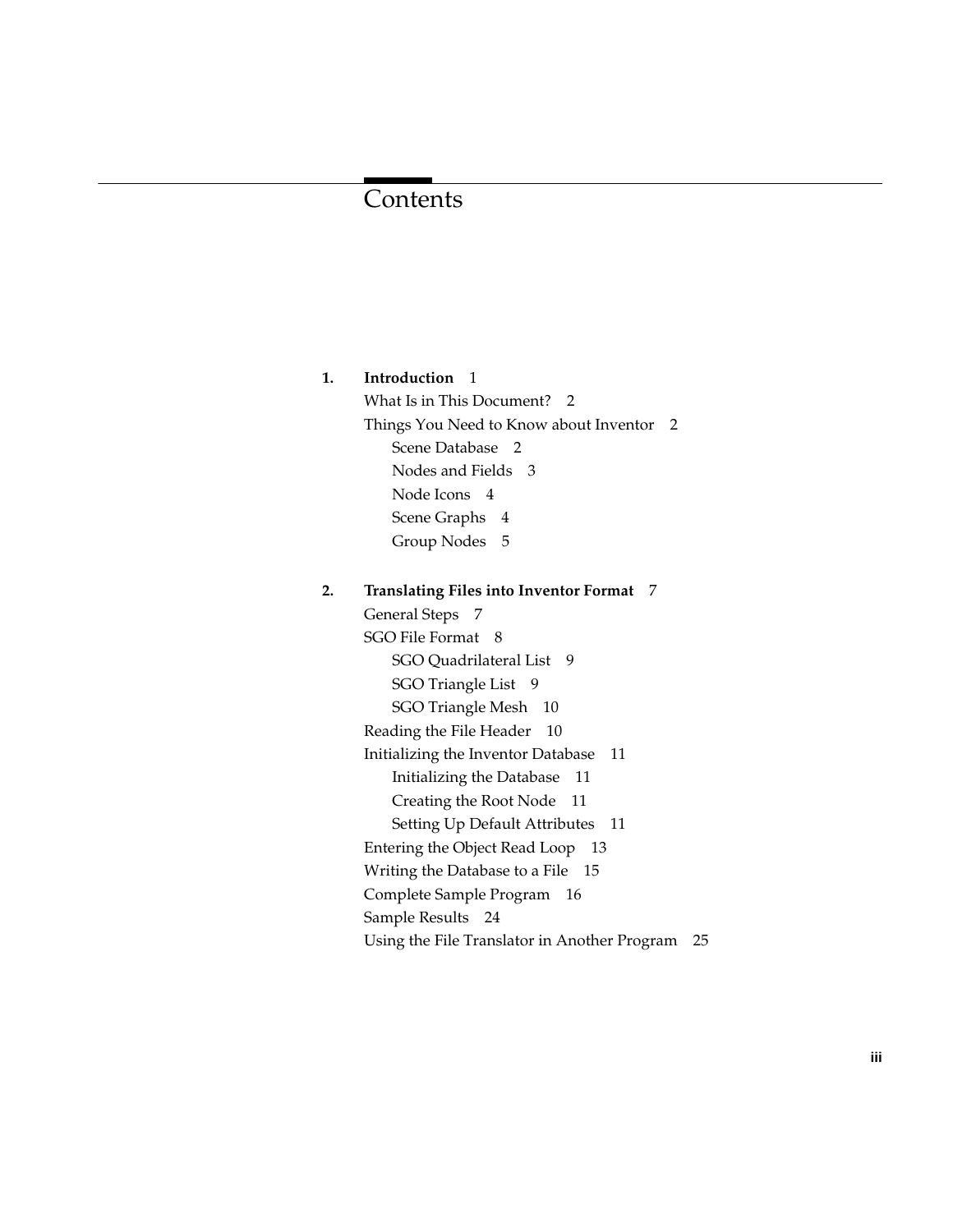**3. Tips and Guidelines** 27 Tips 27 Testing the Results 27 Creating an Efficient Scene Graph 28 Verifying Values 28 Automatic Normal Generation 29 Guidelines for Writing an Inventor File Translator 29 File Suffix 29 Application Name and Command Line Syntax 29 Error Handling 30 Manual Page 30 Conventions Used in Inventor Files 31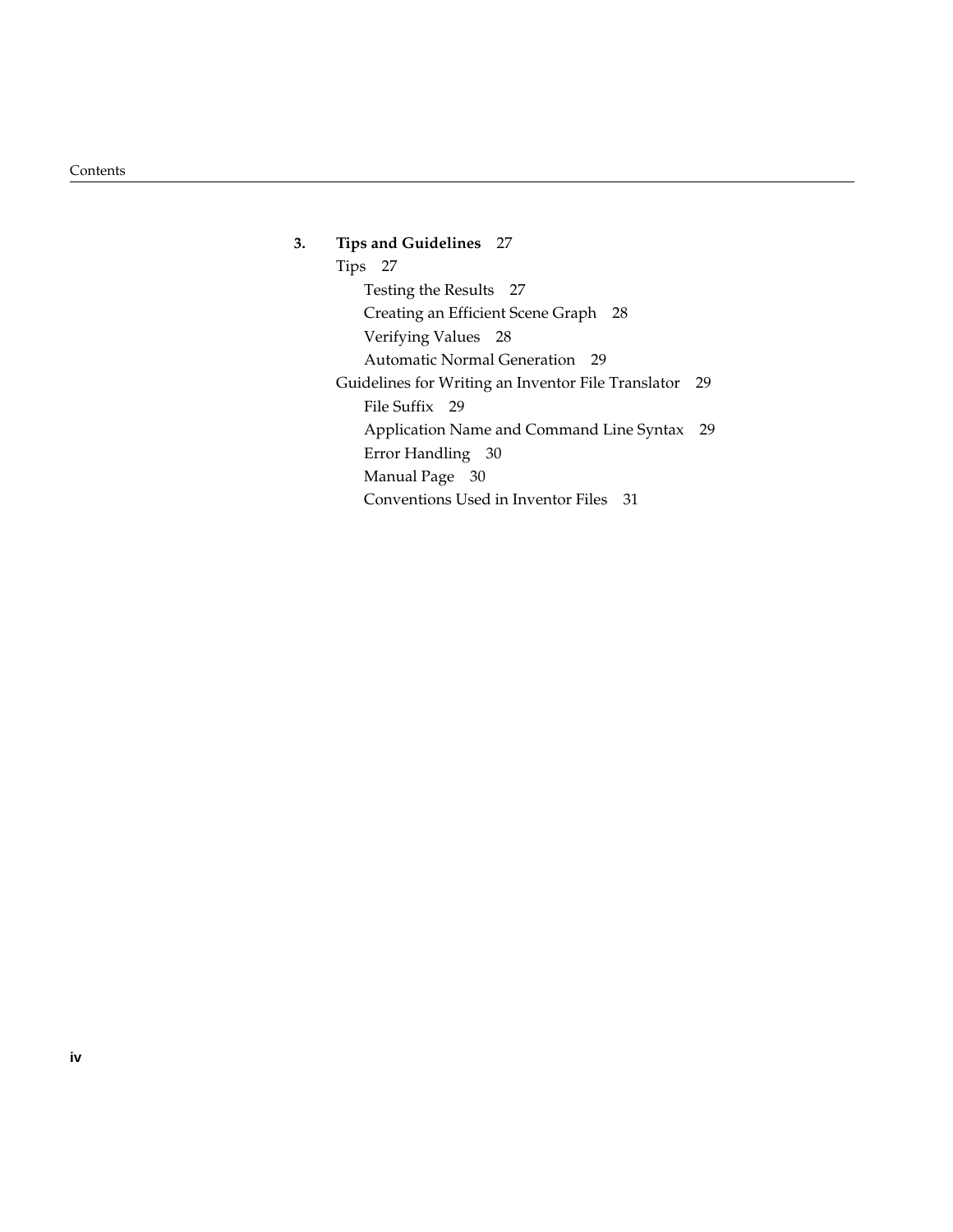# Figures

| Figure 1-1 | Exchanging 3D data between Inventor and non-Inventor<br>applications 1 |
|------------|------------------------------------------------------------------------|
| Figure 1-2 | Node icons 4                                                           |
| Figure 1-3 | Simple scene graph 4                                                   |
| Figure 1-4 | Example of separator groups 5                                          |
| Figure 2-1 | SGO file format 8                                                      |
| Figure 2-2 | SGO quadrilateral list object 9                                        |
| Figure 2-3 | SGO triangle list object 10                                            |
| Figure 2-4 | Nodes created during initialization 12                                 |
| Figure 2-5 | Inventor nodes for a face set object 14                                |
| Figure 2-6 | Inventor database after reading the SGO object TRILIST<br>- 14         |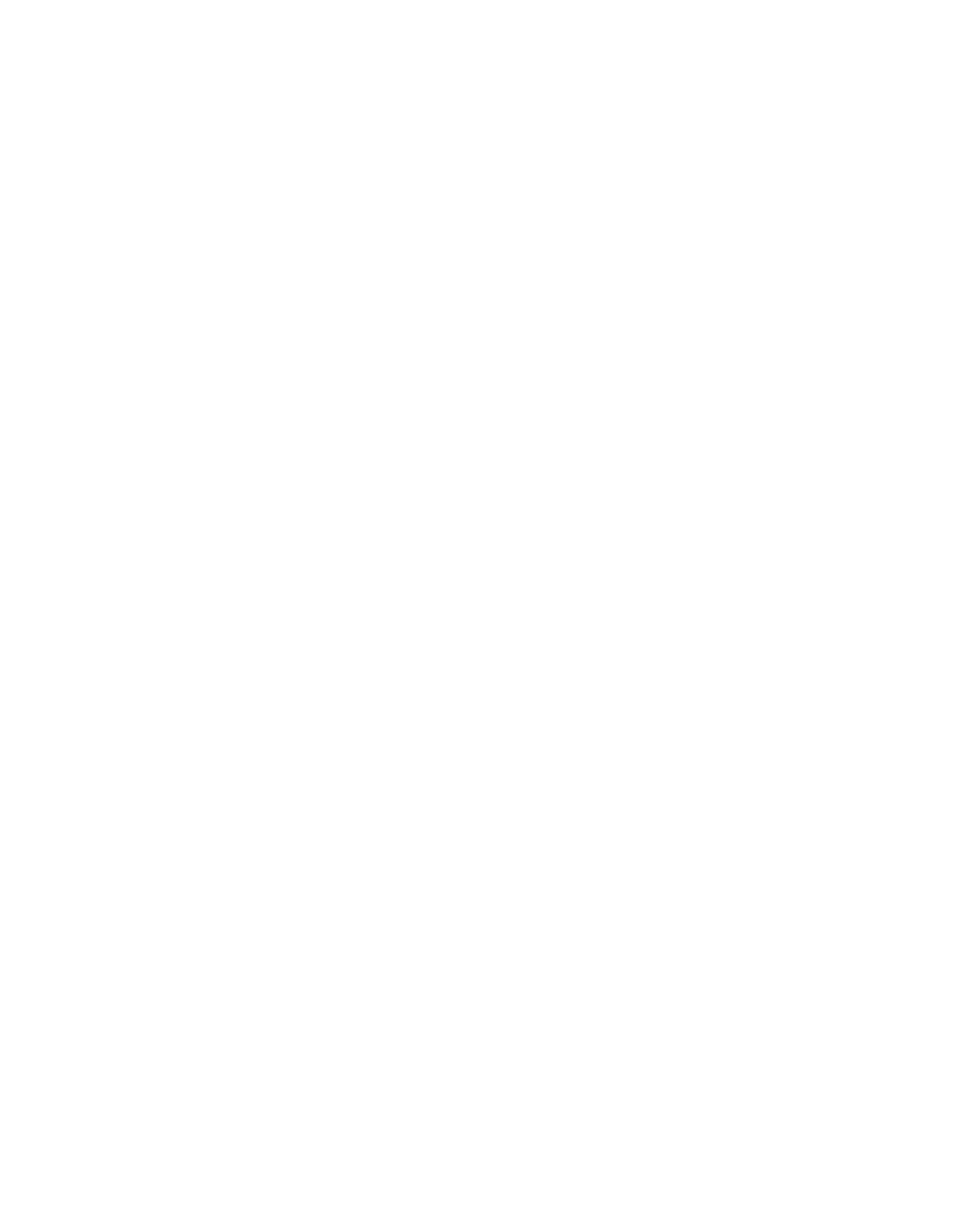*Chapter 1*

# **Introduction**

An important feature in Open Inventor is its **3D Interchange File Format**, which provides a much-needed standard for exchanging 3D data among applications. Inventor's file format supports both ASCII and binary files.

- The ASCII file format is a simple, human-readable representation of a 3D scene database.
- Binary files are written in a machine-independent format. Although the binary format is not public, tools are readily available for converting an Inventor ASCII file to binary format.

Translator programs make possible the flow of 3D data between application programs using Open Inventor and non-Inventor. Figure 1-1 illustrates this data flow.



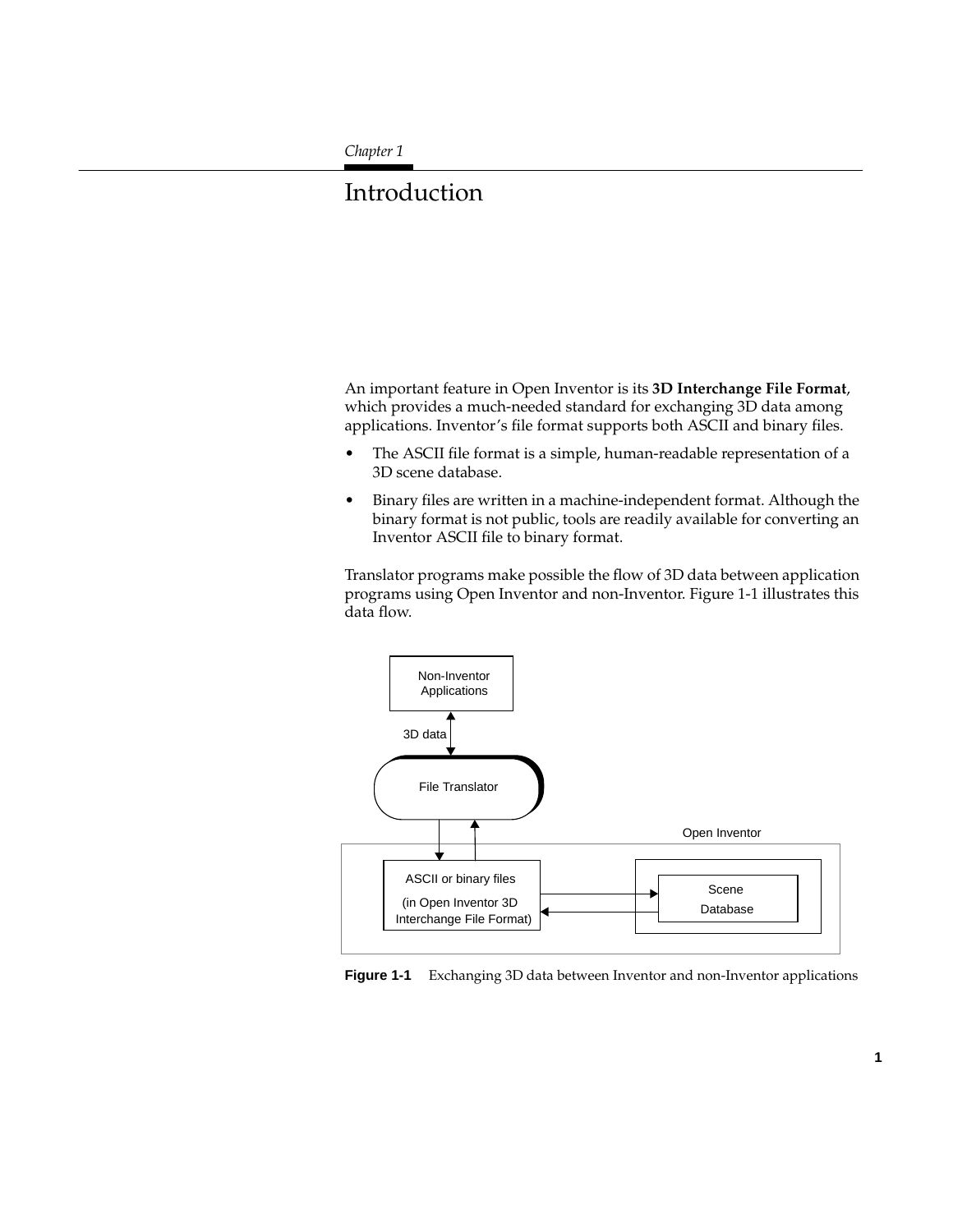Other types of data have been converging on standard formats such as TIFF, GIF, PICT, and PostScript, but there is currently no clear winner for a standard 3D format. Once a standard emerges, all 3D developers and users can benefit from a common file format that allows data exchange among members of a world-wide audience. With a shared file format, users can cut and paste among a variety of applications on the desktop, and developers have access to a wide range of tools and code to boost their productivity. In addition, developers need only write one translator to and from Inventor format, rather than a whole collection of file translators for each 3D file format in the industry.

# **What Is in This Document?**

This document provides the necessary basic information to enable you to write a program that translates existing graphics files into Open Inventor format. It includes the following sections:

- Background information on the Inventor scene database
- An example of a simple file translator
- Tips and suggestions for writing file translators

For a more complete description of Inventor objects, creating a scene database, and applying actions, see *The Inventor Mentor,* Chapters 1 through 5 and Chapter 9.

### **Things You Need to Know about Inventor**

The following paragraphs outline basic concepts of an Inventor scene database.

#### **Scene Database**

An Inventor *scene database* is a collection of 3D objects and properties arranged appropriately to represent a 3D scene or data set. Inventor programs create or read their own copies of scene databases each time they execute. A scene database resides in the program's memory while the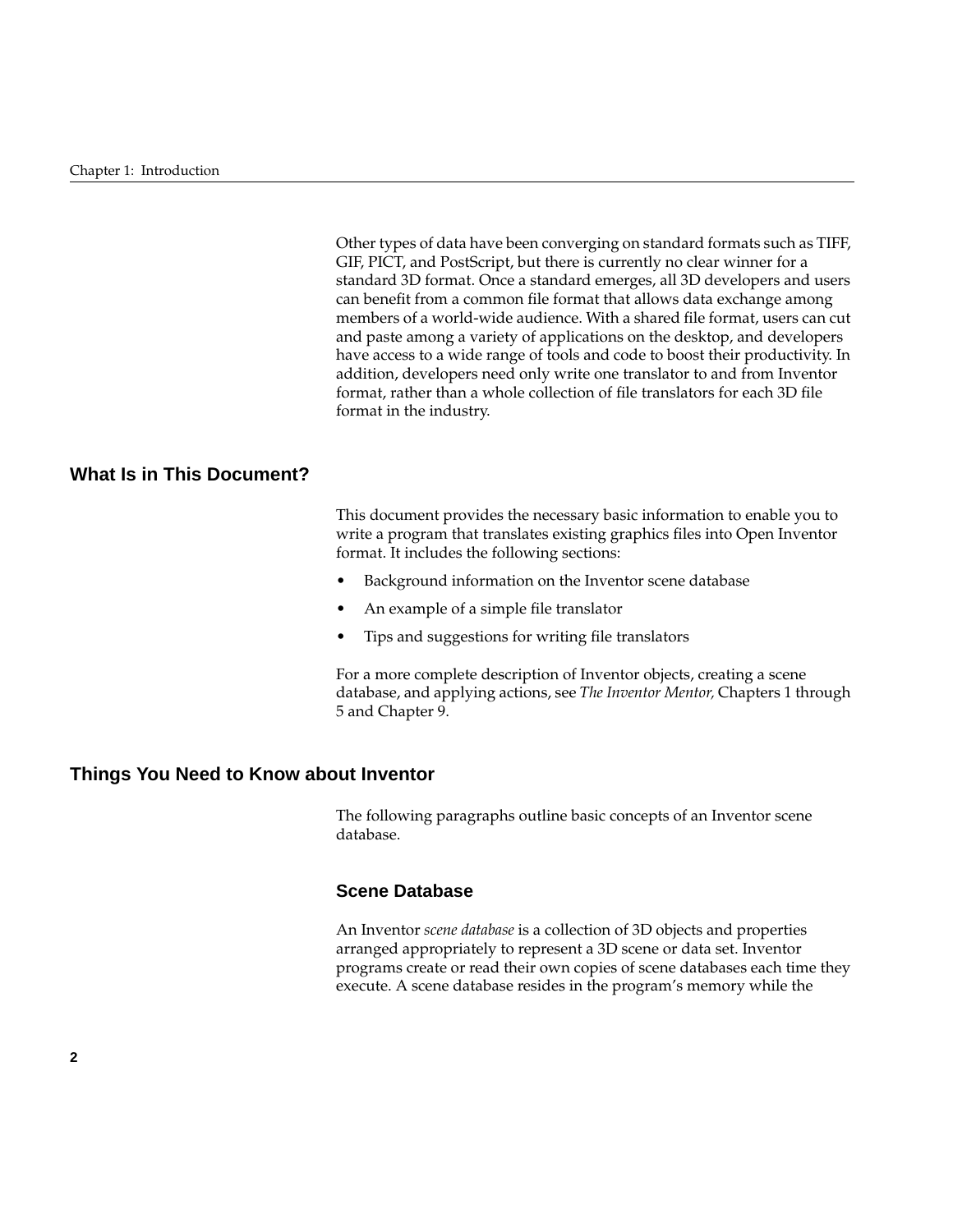program is running, unlike a traditional database that resides on disk and is shared by many running programs.

# **Nodes and Fields**

A node is an object that represents a 3D shape, property, or group. *Shape nodes* represent 3D geometric objects. *Property nodes* represent appearance and other qualitative characteristics of the scene. *Group nodes* are containers that collect nodes into graphs. Other important nodes include camera, light, and callback nodes.

Nodes contain both data and functions. The data elements contained in a node are called *fields*. When you create a node, all the fields within that node are created as well, and each field automatically contains a default value. For example, a point light node contains these fields:

| Field     | <b>Default Value</b> | Meaning                                          |
|-----------|----------------------|--------------------------------------------------|
| on        | TRUE                 | whether light is active                          |
| intensity | 1.0                  | value between 0.0 and 1.0 (maximum illumination) |
| color     | 1.01.01.0            | red, green, blue color of light                  |
| location  | 0.0 0.0 1.0          | position in x, $y$ , z                           |

See the *Open Inventor Nodes Quick Reference* for a complete alphabetical listing of all Inventor nodes as well as their fields and default values.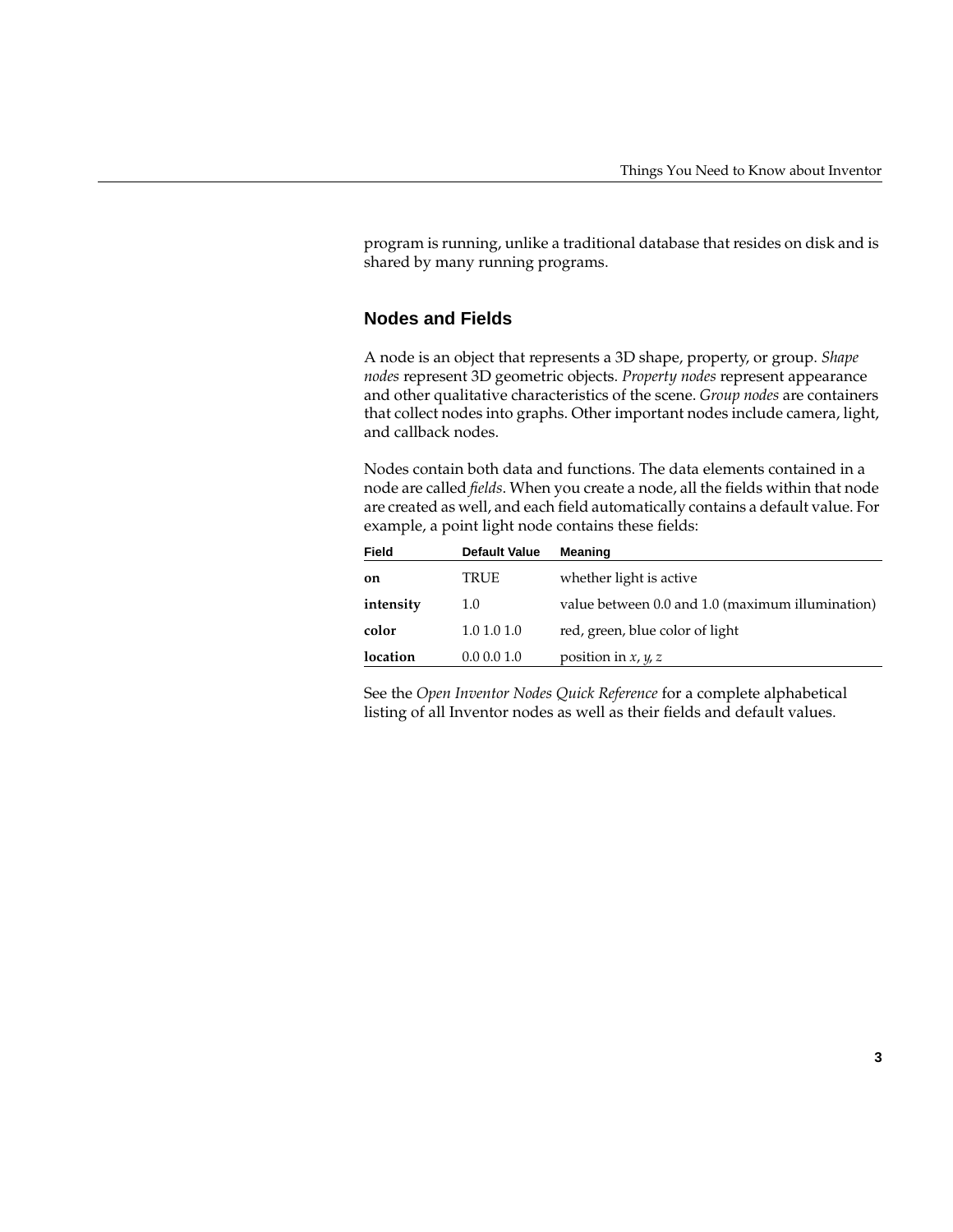# **Node Icons**

Figure 1-2 contains the legend for nodes used in the diagrams in this document.



# **Scene Graphs**

A *scene graph* is an ordered collection of nodes. Hierarchical scene graphs are created by adding nodes as *children* of group nodes. Figure 1-3 shows a simple scene graph. The top node of the graph (in this figure, "top") is called the *root* node. The Inventor scene database can contain any number of scene graphs, each consisting of a related set of 3D objects and attributes. Typically, a 3D scene or a set of object files contains only one scene graph. However, this is not a restriction.



**Figure 1-3** Simple scene graph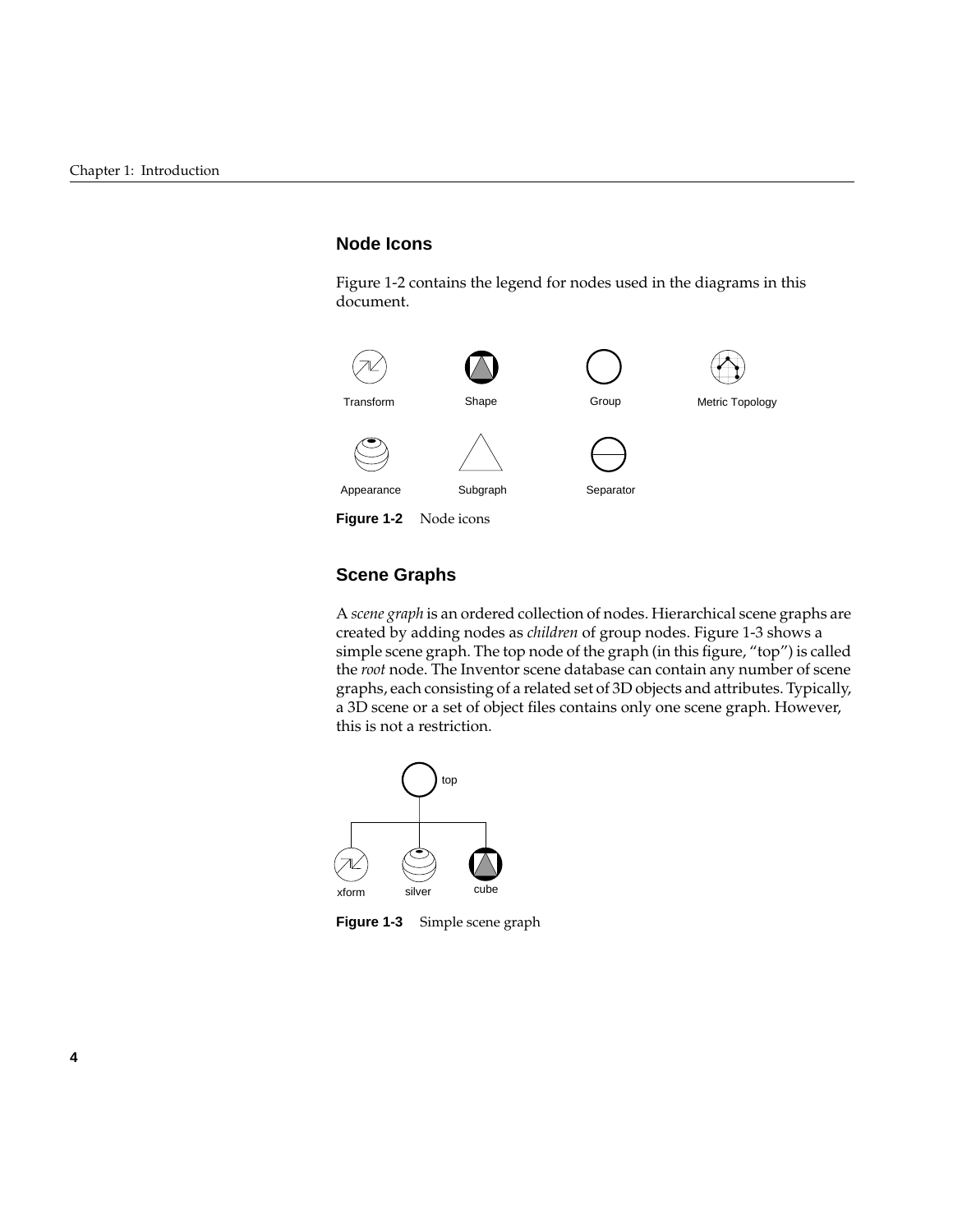# **Group Nodes**

A group node contains an ordered list of children that are traversed from left to right. A *separator* group, shown in Figure 1-4, is a special type of group node. Nodes under the separator group do not affect nodes in the graph after the separator.

When you write a scene database, the objects in the database are written from top to bottom and from left to right. Objects lower (and to the right) in the scene graph *inherit* the attributes and values set by objects that precede them. If you do not want subsequent objects to inherit certain properties or values, use a *separator* group, which pushes and pops properties during traversal (see Figure 1-4; the red material in the separator A group does not affect the cone in the separator B group). The root node of a scene graph is usually a separator.



**Figure 1-4** Example of separator groups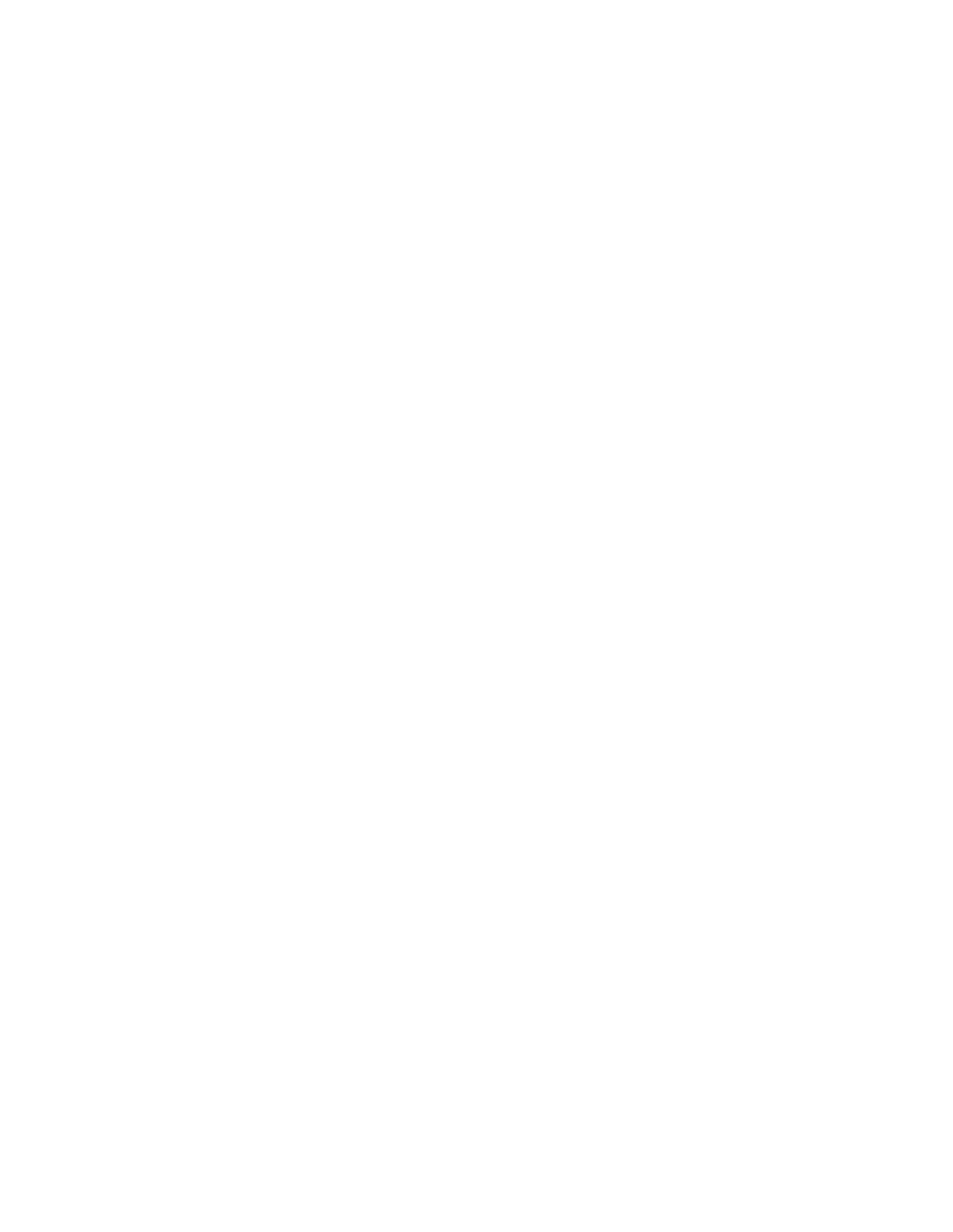#### *Chapter 2*

# **Translating Files into Inventor Format**

This section outlines a general methodology for writing an Inventor file translator and presents a sample file translation program. The sample program translates Silicon Graphics Object (SGO) data files into Open Inventor files. This example is presented as one possible way to write a file translator. There are, of course, many other possible solutions, depending on your needs, the type of data you are working with, and the structure of the files you are translating. Chapter 11 in *The Inventor Mentor* describes the Inventor file format in great detail.

# **General Steps**

The basic steps in an Inventor file translation program can be summarized as follows:

- 1. Read and verify the file header of the input file (if applicable).
- 2. Initialize the Inventor database. This step includes creating the root node or nodes of the database and setting up nodes containing any default attributes that will be used by other nodes in the scene.
- 3. Enter the object read loop. Read the first object from the input file, generate an Inventor object, and put it into the database. Continue reading objects from the input file until all objects are read and translated.
- 4. Clean up the Inventor database. Reorganize it for maximum efficiency.
- 5. Write the Inventor database to a file.

The following subsections discuss each step in more detail. The complete program is shown in "Complete Sample Program" on page 16.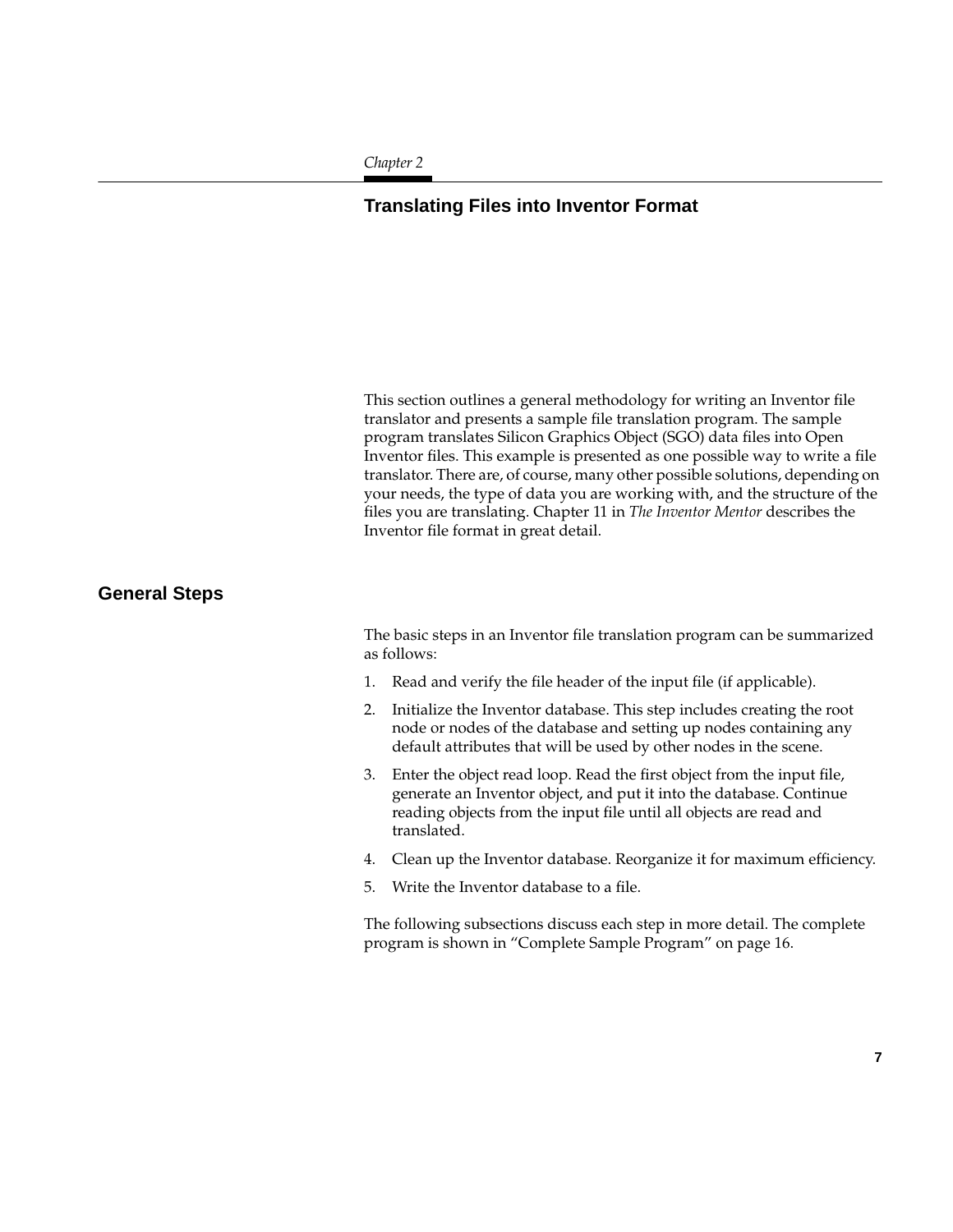# **SGO File Format**

Since the program example translates files from SGO file format, you'll need to know something about this format before you look at the example in detail.

Figure 2-1 shows the basic structure of the SGO file format. The first word in the file must be the SGO magic number, a code number used to identify the file (0x5424). The magic number is 4 bytes long.

The objects in SGO files are constructed from three data types: quadrilateral lists, triangle lists, and triangle meshes. One SGO file can contain any number of objects of differing type. An identifying token (4 bytes) precedes the data for each object:

| OBJ OUADLIST (= 1) | quadrilateral list |
|--------------------|--------------------|
| OBJ TRILIST (= 2)  | triangle list      |
| OBJ TRIMESH (= 3)  | triangle mesh      |

The end of data token is  $OBJ$  END (= 4). This token is placed after the data for the last object in the file.

| SGO Magic Number (0x5424) |  |  |
|---------------------------|--|--|
| *<br><b>OBJECT TOKEN</b>  |  |  |
| Data                      |  |  |
| <b>OBJECT TOKEN</b>       |  |  |
| Data                      |  |  |
|                           |  |  |
| OBJ END                   |  |  |
|                           |  |  |

\* OBJ\_QUADLIST OBJ\_TRILIST or OBJ\_TRIMESH

**Figure 2-1** SGO file format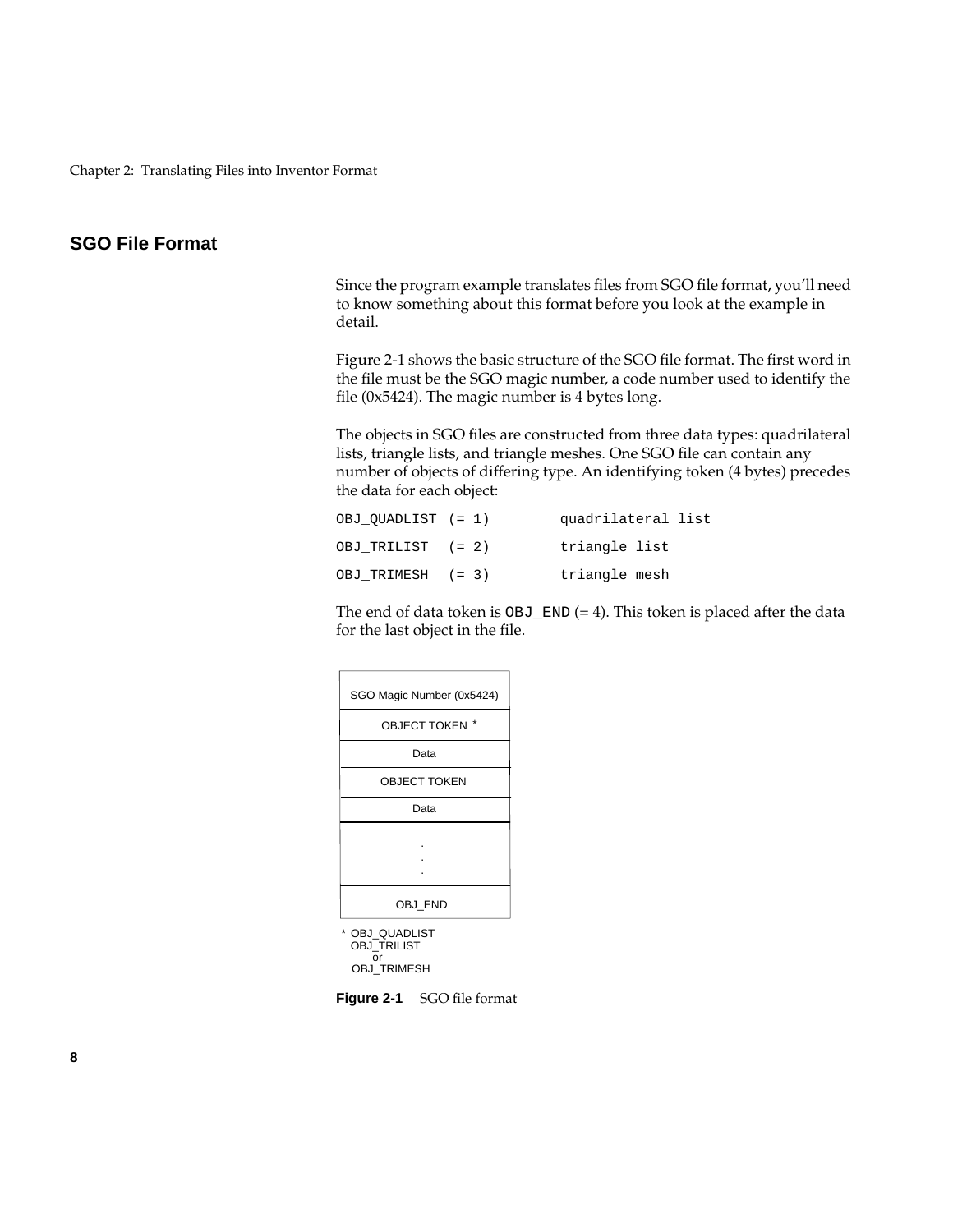# **SGO Quadrilateral List**

Figure 2-2 shows the structure of an SGO quadrilateral list object. The object begins with the object token, followed by the size (in 4-byte words) of the data for this object. Next follow nine words of data for each vertex in the object. As shown at the bottom of Figure 2-2, the first three words are the *xyz* components of the normal vector at the vertex. The next three words are the *RGB* color components at the vertex. The last three words are the *xyz* coordinates of the vertex itself.



**Figure 2-2** SGO quadrilateral list object

#### **SGO Triangle List**

Figure 2-3 shows the structure of an SGO triangle list object. The object begins with the object token, followed by the size (in 4-byte words) of the data for this object. Next follow nine words of data for each vertex in the object. As shown at the bottom of Figure 2-3, the first three words are the *xyz* components of the normal vector at the vertex. The next three words are the *RGB* color components at the vertex. The last three words are the *xyz* values of the vertex itself.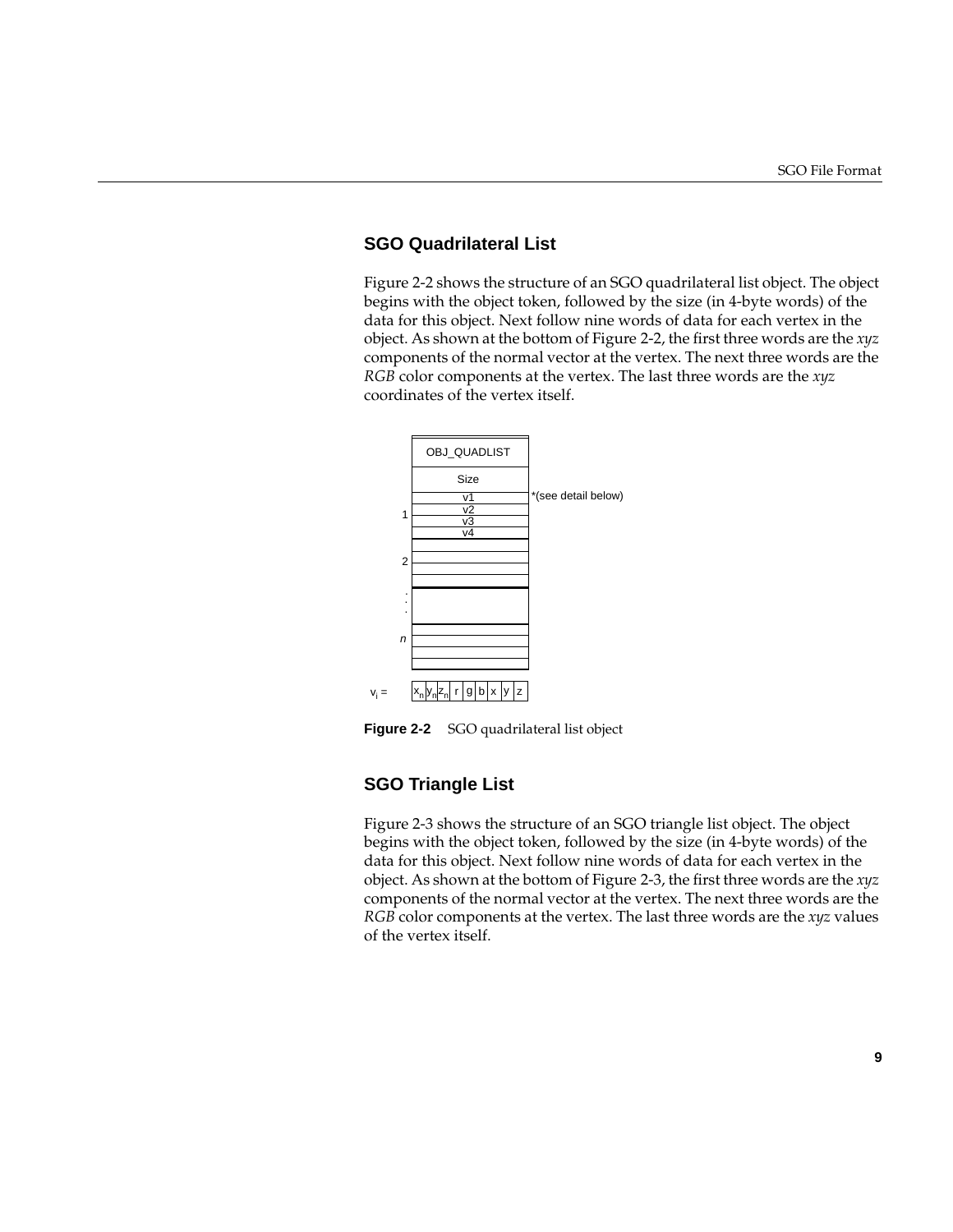

**Figure 2-3** SGO triangle list object

# **SGO Triangle Mesh**

In the interest of brevity, the SGO triangle mesh object is not discussed in this document or illustrated in the example.

# **Reading the File Header**

The first step in the file translation program is to check that the header of the input file is in the expected format. SGO files, used in our example, are identified by a special code number, 0x5424, known as the SGO "magic number." If the file header does not contain the magic number, the function returns FALSE.

```
static SbBool
readHeader()
{
   long magic;
   return (fread(&magic, sizeof(long), 1, stdin) == 1 &&
            magic == SGO_MAGIC);
}
```
**10**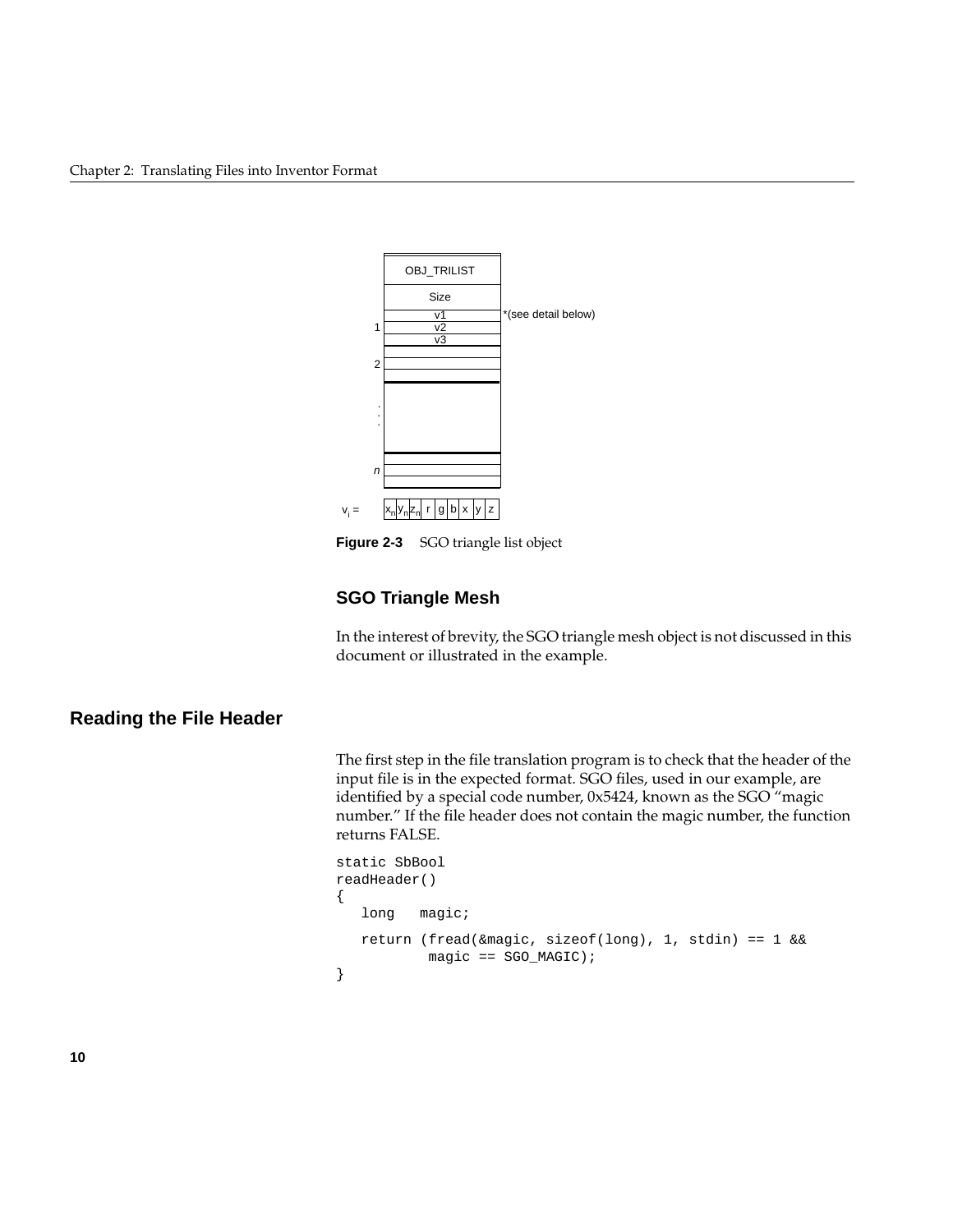#### **Initializing the Inventor Database**

This step comprises three parts:

- initializing the Inventor database
- creating a root node for the database
- creating nodes with default attributes that will be used by other nodes in the database

#### **Initializing the Database**

The following code initializes the Inventor database:

SoDB::init();

#### **Creating the Root Node**

The root node for the database is typically a separator node (see"Group Nodes" on page 5). The root node is always *referenced*, as shown below. This ensures that the root node is not accidentally deleted. In most cases, you will use a separator as your root node. If in doubt, use a separator.

root = new SoSeparator; root->ref();

#### **Setting Up Default Attributes**

This step involves setting up default or global attributes that are the same for all objects in the scene graph.

SGO objects include values for normals and colors along with each index. In Inventor, you need to specify how this information is applied to the shape objects in the scene graph. For example, a color can be applied, or "bound," to an entire shape, to each face in the shape, or to each vertex in the shape.

In our example, we want the normals and materials to be bound to each vertex in the shape object. This is termed *per-vertex binding*. The sample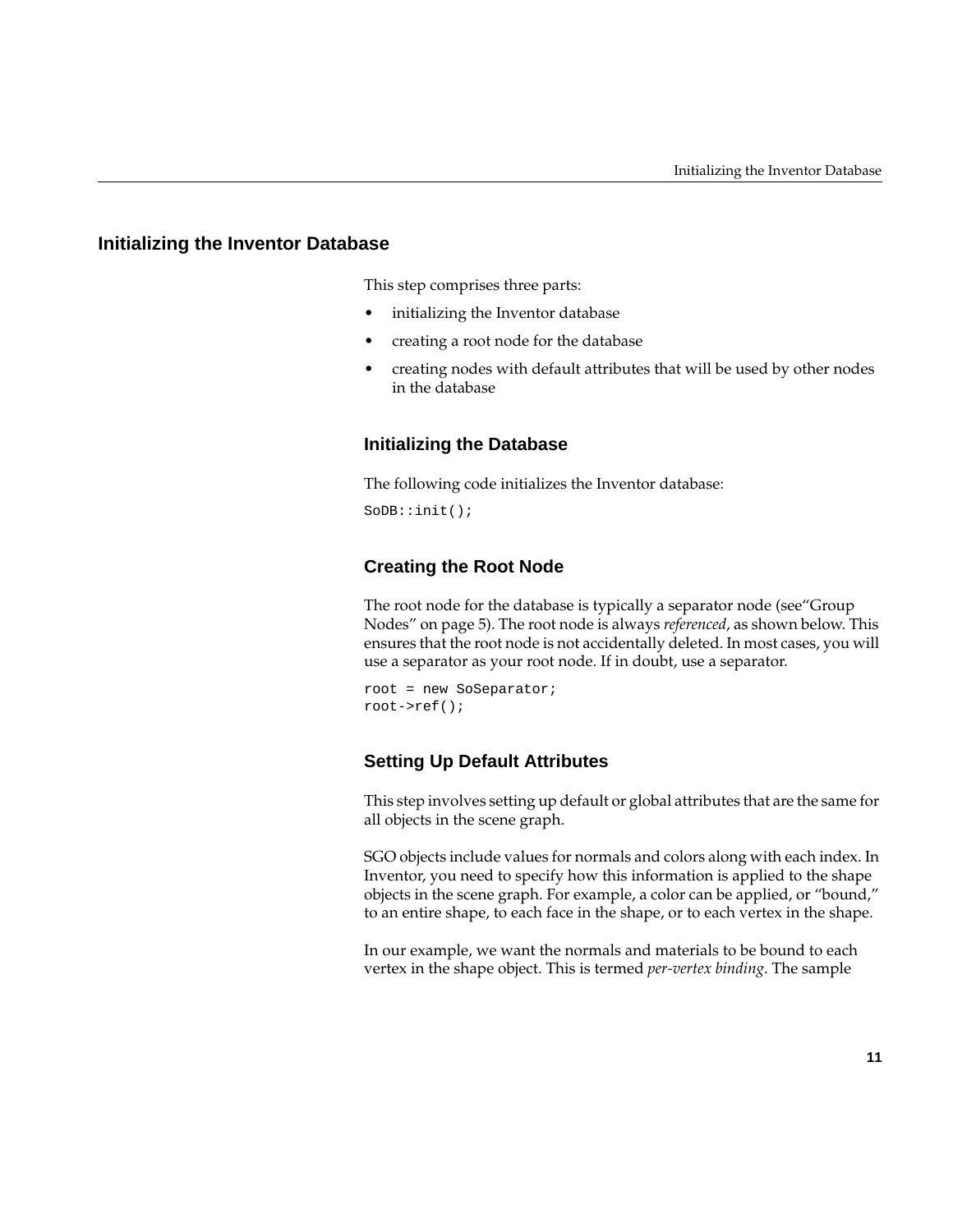program creates the following two Inventor nodes and adds them to the scene graph:

| <b>SoMaterialBinding</b> | tells how to bind the specified materials to the<br>shape node |
|--------------------------|----------------------------------------------------------------|
| <b>SoNormalBinding</b>   | tells how to bind the specified normals to the<br>shape node   |

**Note:** While the sample program does not translate SGO triangle mesh objects, your program may require this translation. If so, you should note that this object presents a special case because it lists colors and normals in an arbitrary order and then indexes into the list. For triangle mesh objects, you should use Inventor's *per-vertex indexed* binding. When no indices are present, this binding defaults to per-vertex binding (normals and materials are used in order).

See *The Inventor Mentor*, Chapter 5, for a detailed description of binding nodes.

Here is the code that creates the material and normal binding nodes and specifies per-vertex binding for both nodes:

```
mtlBind = new SoMaterialBinding;
normBind = new SoNormalBinding;
mtlBind->value = SoMaterialBinding::PER_VERTEX;
normBind->value = SoNormalBinding::PER_VERTEX;
root->addChild(mtlBind);
root->addChild(normBind);
```
At this point, the Inventor database looks like Figure 2-4.



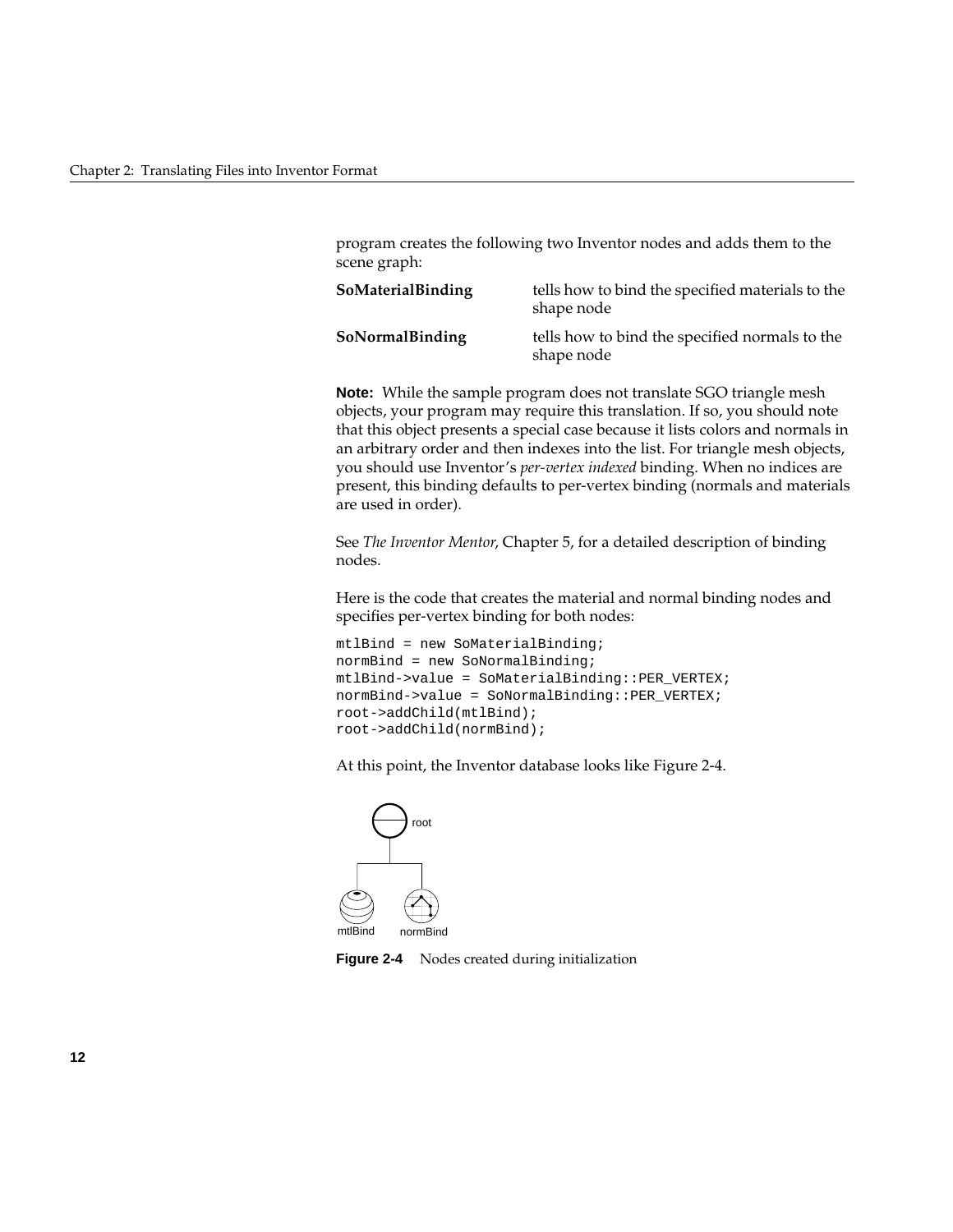# **Entering the Object Read Loop**

The object read loop is where the majority of the database objects are created. This loop reads the first object from the input file. It determines which type of object follows and calls one of three functions: **readQuadList()**, **readTriList()**, or **readTriMesh()**. Then it generates Inventor nodes to represent the corresponding data and puts those objects into the database that was initialized in step 1. This loop continues reading objects from the input file until all objects have been read and translated into Inventor nodes.

The SGO objects OBJ\_QUADLIST and OBJ\_TRILIST are translated into the Inventor shape node **SoFaceSet**. The OBJ\_TRIMESH object is not implemented for this example.

As described earlier, SGO objects contain the following nine words of data for each vertex:

- Normals (*x*, *y*, *z*)
- Colors (*r*, *g*, *b*)
- Coordinates (*x*, *y*, *z*)

In Inventor, each of these three sets of information is contained in a separate node as follows:

- **SoNormal** contains all vertex normals for a shape
- **SoBaseColor** contains the red/green/blue values for the base color of the vertices (An **SoMaterial** node could be used here, but **SoBaseColor** is more efficient since only the diffuse color is changing.)
- **SoCoordinate3** contains the coordinates for the vertices

The sample program reads an SGO object, checks the number of vertices, and then makes the appropriate amount of room in the corresponding Inventor nodes to hold all the data for that object. Note that the SGO object groups the normals, colors, and coordinates for each vertex. The sample program unpacks this combined vertex data and reorganizes it into three separate Inventor nodes (all normals for the shape go into the normal node, all colors go into the base color node, and so on).

For example, the **readQuadList()** function in the sample program creates the four Inventor nodes shown in Figure 2-5. These nodes are then added as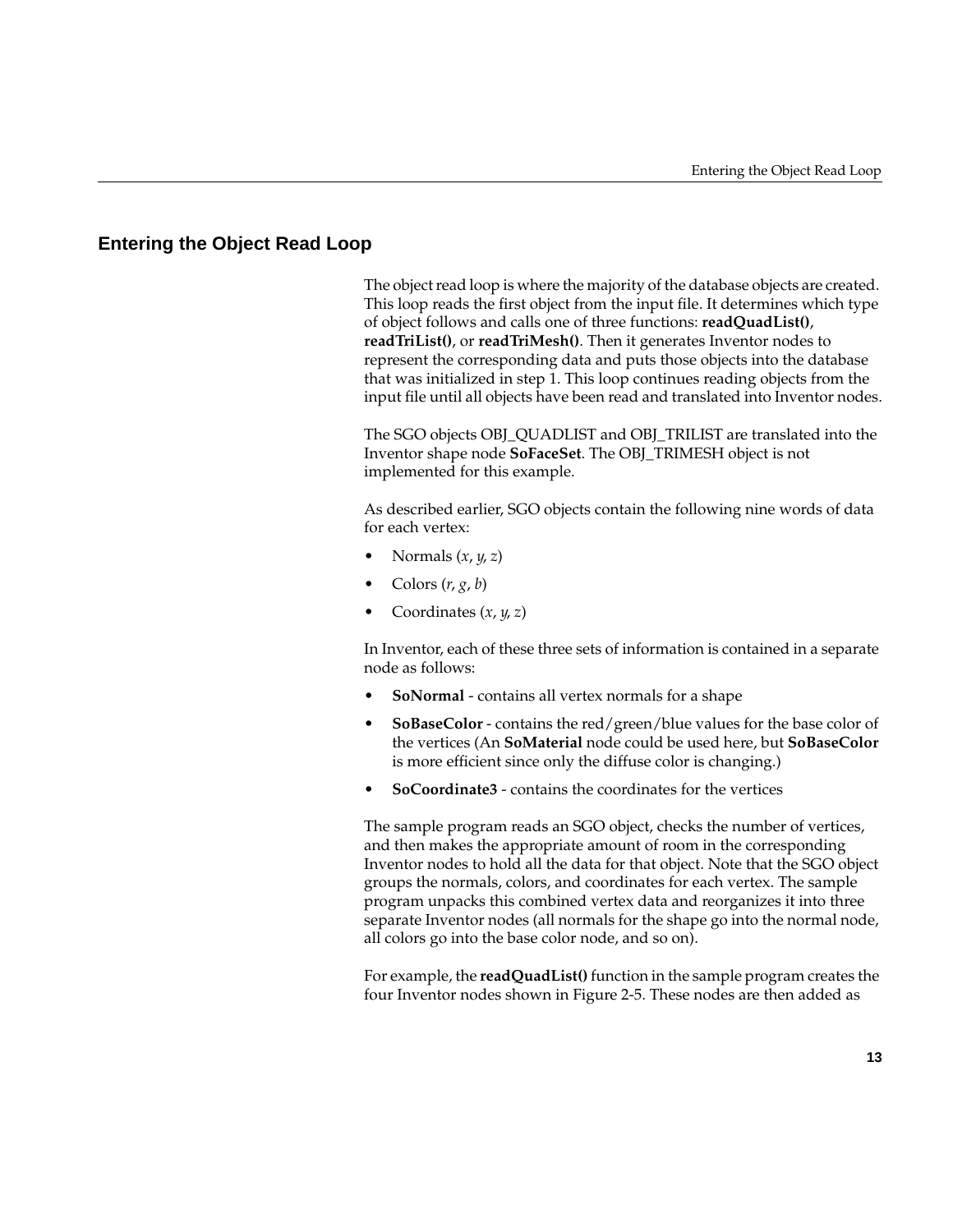children of an **SoSeparator** node. The **readTriList()** function in the sample program translates an SGO triangle list into the same group of nodes shown in Figure 2-5.



**Figure 2-5** Inventor nodes for a face set object

Each group of nodes (called a *subgraph*) is added to the database. Figure 2-6 shows the scene graph after reading the SGO object TRILIST.



**Figure 2-6** Inventor database after reading the SGO object TRILIST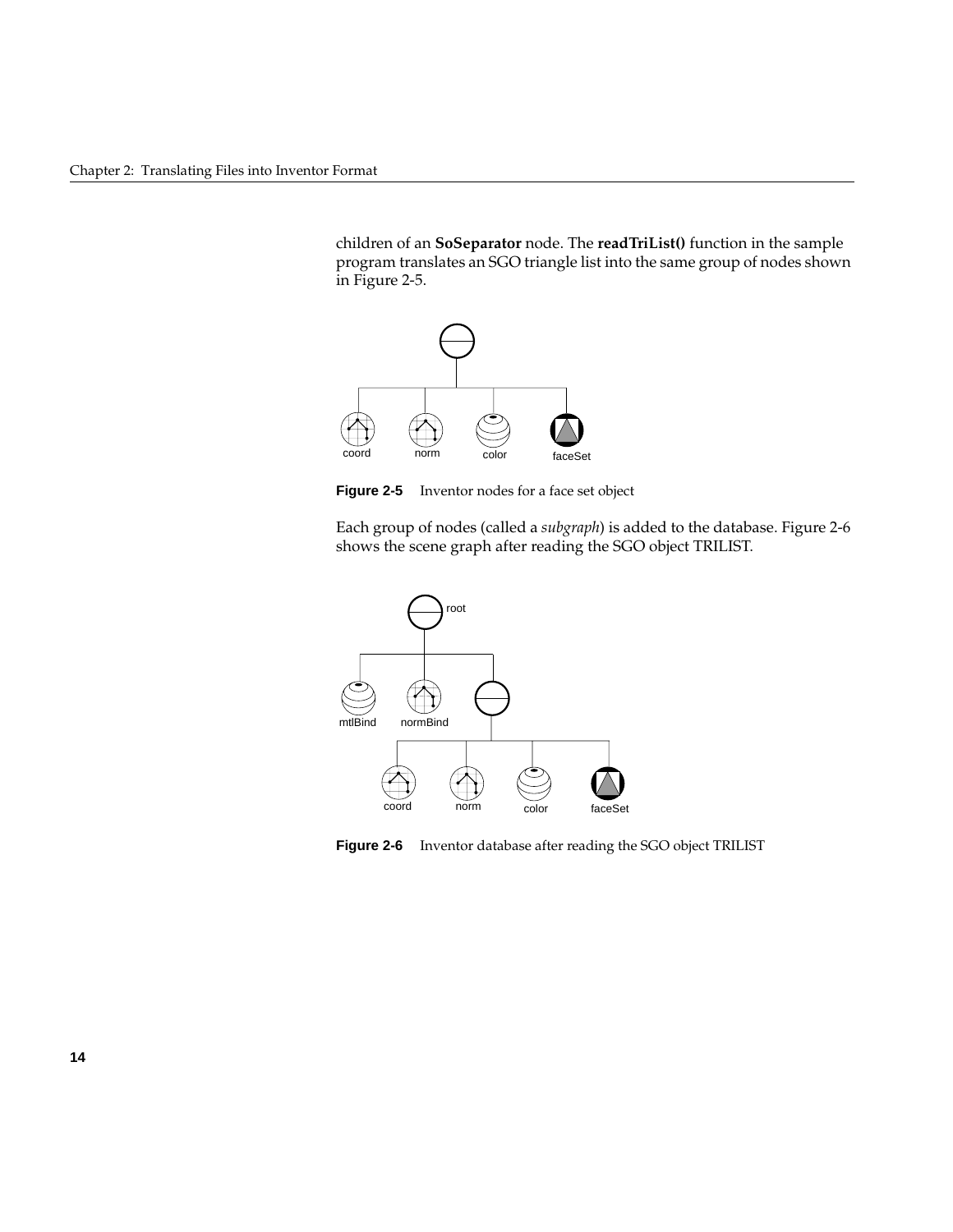Here is the code for the object read loop.

```
// Keep reading objects until we are done or we have an error
while (! endFound) {
     switch (readObjectType()) {
         case SGO_OBJ_QUADLIST:
             obj = readQuadList();
             break;
         case SGO_OBJ_TRILIST:
            obj = readTriList():
             break;
         case SGO_OBJ_TRIMESH:
             // Not implemented in this example
             break;
         case SGO_OBJ_END:
             endFound = TRUE;
             break;
         default:
             error("Missing or invalid object type");
             break;
     }
     if (! endFound) {
         if (obj == NULL)
             error("Bad object data");
        root->addChild(obj);
     }
}
```
# **Writing the Database to a File**

Now you are ready to write the database to a file. This is the easy part:

```
SoWriteAction wa; // default writes in ASCII to stdout
wa.apply(root);
```
#### To write to a filename in binary:

SoWriteAction wa; SoOutput \*out = wa.getOutput();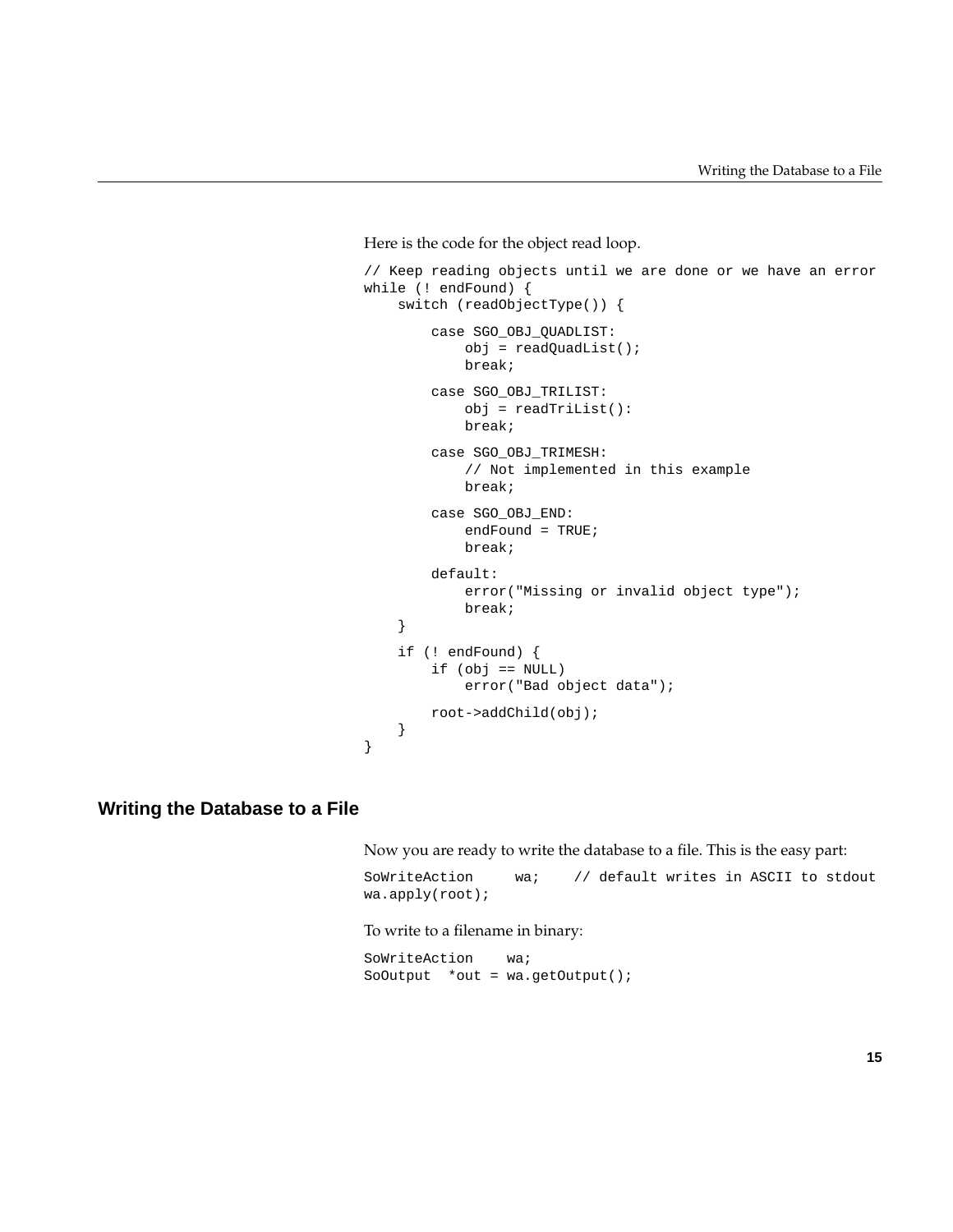```
if (out->openFile(filename)!=NULL) {
      out->setBinary(TRUE);
      wa.apply(root)
}
```
See Chapter 3, "Tips and Guidelines" for ways to test the resulting Inventor file.

# **Complete Sample Program**

Here is the complete sample program that translates SGO files into Open Inventor files.

```
// usage: SgoToIv file.sgo > file.iv
//
#include <Inventor/SoDB.h>
#include <Inventor/actions/SoSearchAction.h>
#include <Inventor/actions/SoWriteAction.h>
#include <Inventor/nodes/SoBaseColor.h>
#include <Inventor/nodes/SoCoordinate3.h>
#include <Inventor/nodes/SoFaceSet.h>
#include <Inventor/nodes/SoMaterialBinding.h>
#include <Inventor/nodes/SoNormal.h>
#include <Inventor/nodes/SoNormalBinding.h>
#include <Inventor/nodes/SoSeparator.h>
#include <Inventor/SoPath.h>
// SGO format codes
#define SGO_MAGIC 0x5424
#define SGO_OBJ_QUADLIST 1
#define SGO_OBJ_TRILIST 2
#define SGO_OBJ_TRIMESH 3
#define SGO_OBJ_END 4
#define SGO_OBJ_ERROR (-1) /* No such object type */
#define SGO OP BGNTMESH 1
#define SGO_OP_SWAPTMESH 2
#define SGO_OP_ENDBGNTMESH 3
#define SGO_OP_ENDTMESH 4
```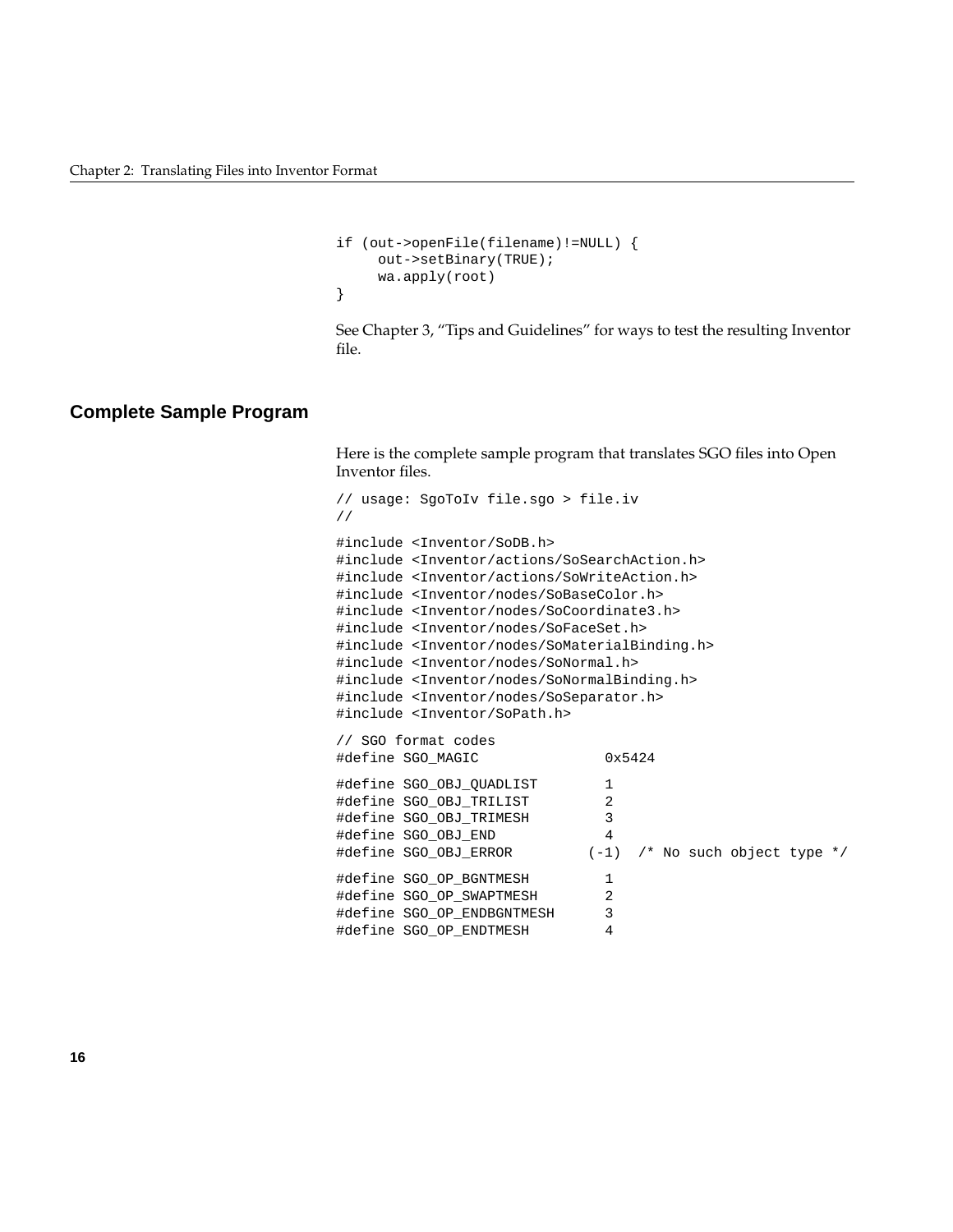```
////////////////////////////////////////////////////////////
// Prints an error message to stderr and exits.
////////////////////////////////////////////////////////////
static void
error(const char *message)
{
    fprintf(stderr, "SgoToIv: %s\n", message);
   exit(1);}
/////////////////////////////////////////////////////////////
// Reads header (magic number) from file. Returns FALSE on
// error.
/////////////////////////////////////////////////////////////
static SbBool
readHeader(FILE *file)
{
   long magic;
    return (fread(&magic, sizeof(long), 1, file)
                          == 1 && magic == SGO_MAGIC);
}
/////////////////////////////////////////////////////////////
// Reads SGO object type from file and returns it.
/////////////////////////////////////////////////////////////
static long
readObjectType(FILE *file)
{
   long type;
    if (fread(&type, sizeof(long), 1, file) != 1)
       return SGO_OBJ_ERROR;
    return type;
}
/////////////////////////////////////////////////////////////
// Reads N SGO vertices into the passed array of floats,
// which should be big enough to hold the data
// (N * 9 floats). Returns FALSE on a bad read.
/////////////////////////////////////////////////////////////
static SbBool
readVertices(int numVerts, float verts[], FILE *file)
```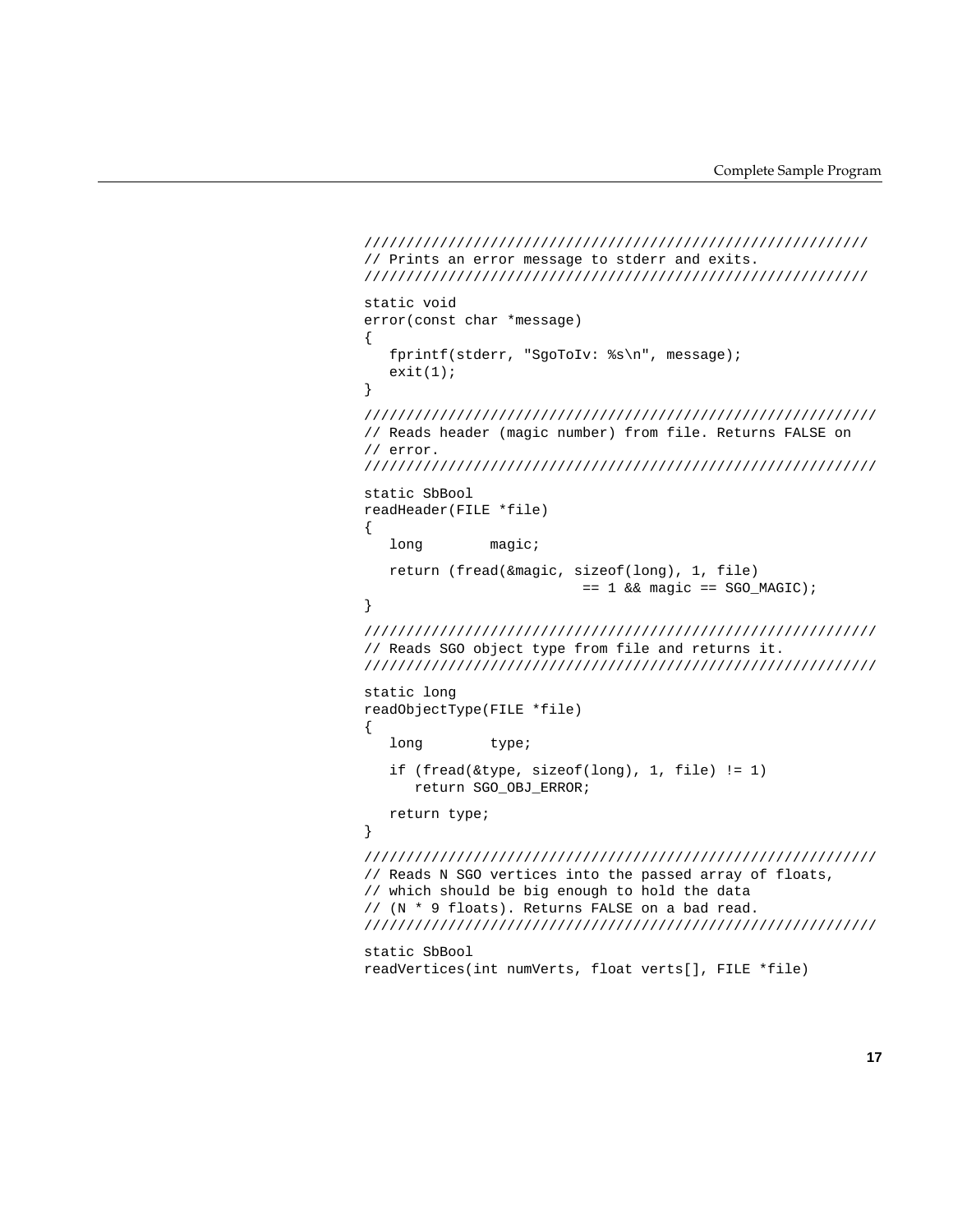```
{
   // Read vertices (9 floats each)
   return (fread(verts, sizeof(float), numVerts * 9, file)
                         == numVerts * 9);
}
/////////////////////////////////////////////////////////////
// Reads a quadrilateral list SGO object while creating an
// Inventor graph to represent it. Returns the root of the
/ graph, or NULL if there's an error.
/////////////////////////////////////////////////////////////
static SoNode *
readQuadList(FILE *file)
{
  long numWords;
  int numQuads, quad, vert, fieldIndex,
                                vertIndex;
  float verts[36];
  SoSeparator *root;
   SoCoordinate3 *coord;
   SoNormal *norm;
   SoBaseColor *color;
  SoFaceSet *faceSet;
   fprintf(stderr, "Reading a quad list\n");
    // Read number of words in data
   if (fread(&numWords, sizeof(long), 1, file) != 1)
      return NULL;
    // There are 36 words (4 vertices of 9 words each) per
    // quadrilateral
   numQuads = (int) numWords / 36;
   // Create nodes to hold all the vertex and shape info
   coord = new SoCoordinate3;
   norm = new SoNormal;
   color = new SoBaseColor;
  faceSet = new SoFaceSet;
   // Because we know how many vertices there are, we can
   // make the appropriate amount of room in the fields of
   // the nodes.
   coord->point.setNum(4 * numQuads);
   color->rgb.setNum(4 * numQuads);
   norm->vector.setNum(4 * numQuads);
   faceSet->numVertices.setNum(numQuads);
```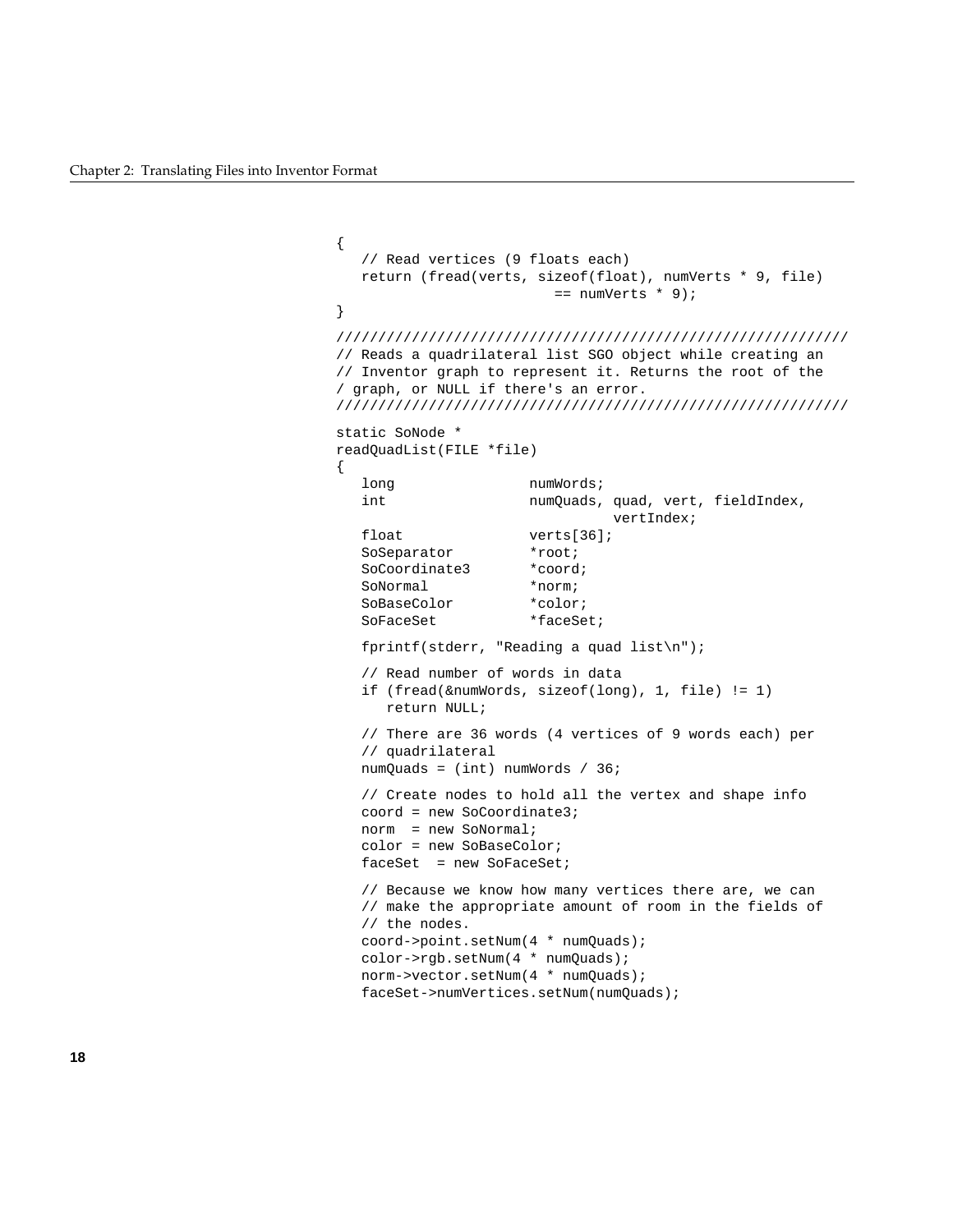```
 // Process each quadrilateral
   for (quad = 0; quad < numQuads; quad++) {
       // Read 4 vertices
       if (! readVertices(4, verts, file))
          return NULL;
       // Store vertex info in fields
      for (vert = 0; vert < 4; vert++) {
          // Get index into appropriate place in field and
          // vertex
         fieldIndex = 4 * quad + vert;
          vertIndex = 9 * vert;
          norm->vector.set1Value(fieldIndex,
                    &verts[vertIndex + 0]);
          color->rgb.set1Value(fieldIndex,
                    &verts[vertIndex + 3]);
          coord->point.set1Value(fieldIndex,
                    &verts[vertIndex + 6]);
       }
       // Store number of vertices of quadrilateral
       faceSet->numVertices.set1Value(quad, 4);
    }
    // Create a root separator to hold the subgraph. We don't
    // need to ref() it because we aren't doing anything to
    // the subgraph until it is added to the main graph
    // (after this returns).
    root = new SoSeparator(4);
    // Add the nodes to the root
    root->addChild(coord);
    root->addChild(norm);
    root->addChild(color);
    root->addChild(faceSet);
    return root;
}
/////////////////////////////////////////////////////////////
// Reads a triangle list SGO object while creating an
// Inventor graph to represent it. Returns the root of the
// graph, or NULL if there's an error.
/////////////////////////////////////////////////////////////
```
static SoNode \*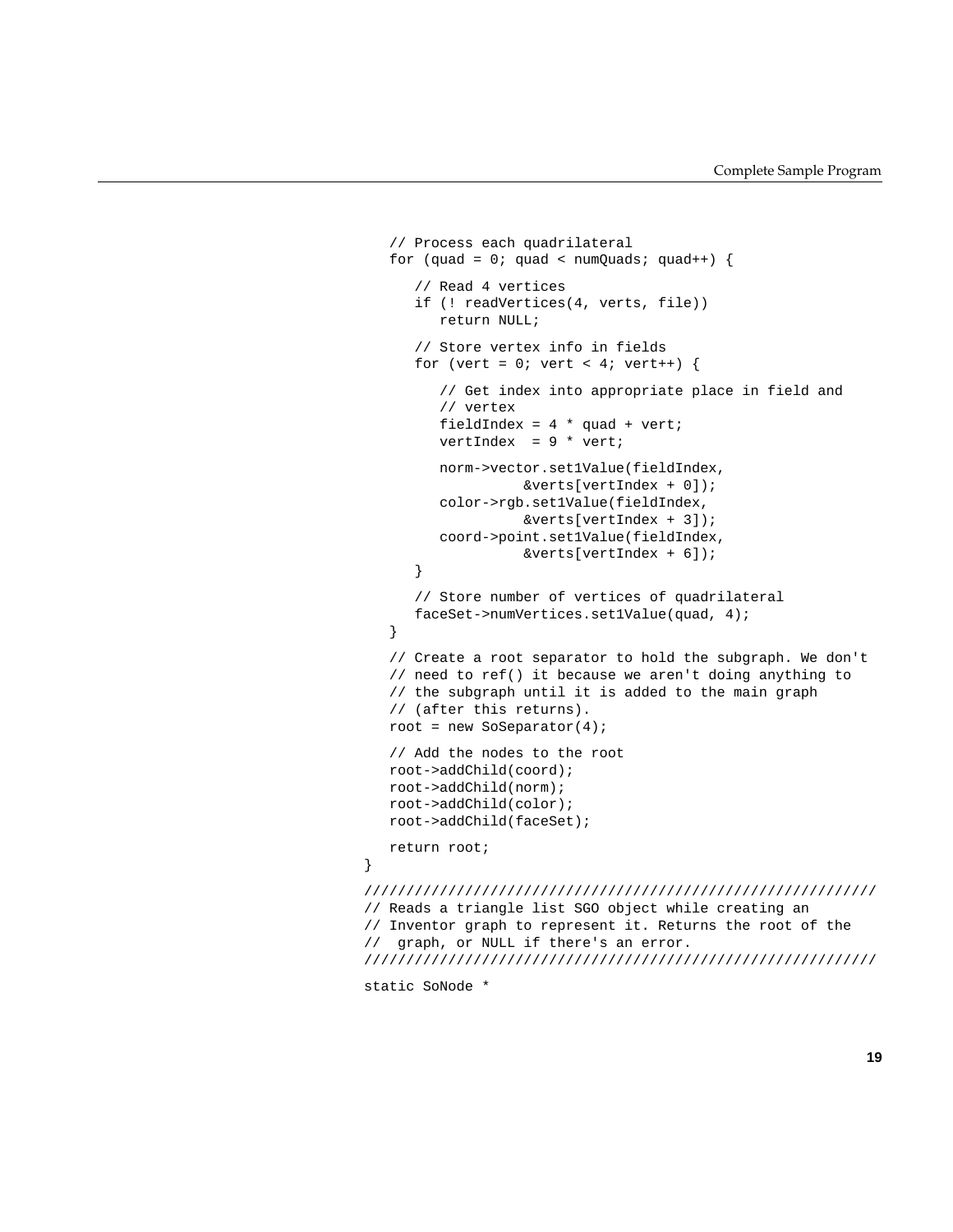$\{$ 

```
readTriList(FILE *file)
   long numWords;
  int numTris, tri, vert, fieldIndex,
                                vertIndex;
  float verts[27];
  SoSeparator *root;
   SoCoordinate3 *coord;
  SoNormal *norm;
   SoBaseColor *color;
  SoFaceSet *faceSet;
   fprintf(stderr, "Reading a tri list\n");
    // Read number of words in data
    if (fread(&numWords, sizeof(long), 1, file) != 1)
      return NULL;
    // There are 27 words (3 vertices of 9 words each) per
    // triangle
   numTris = (int) numWords / 27;
    // Create nodes to hold all the vertex and shape info
   coord = new SoCoordinate3;
   norm = new SoNormal;
    color = new SoBaseColor;
  faceSet = new SoFaceSet;
    // Because we know how many vertices there are, we can
    // make the appropriate amount of room in the fields of
    // the nodes.
   coord->point.setNum(3 * numTris);
   color->rgb.setNum(3 * numTris);
   norm->vector.setNum(3 * numTris);
   faceSet->numVertices.setNum(numTris);
    // Process each triangle
  for (tri = 0; tri < numTris; tri++) {
       // Read 3 vertices
      if (! readVertices(3, verts, file))
         return NULL;
       // Store vertex info in fields
     for (vert = 0; vert < 3; vert++) {
         // Get index into appropriate place in field and
         // vertex
        fieldIndex = 3 * tri + verti
```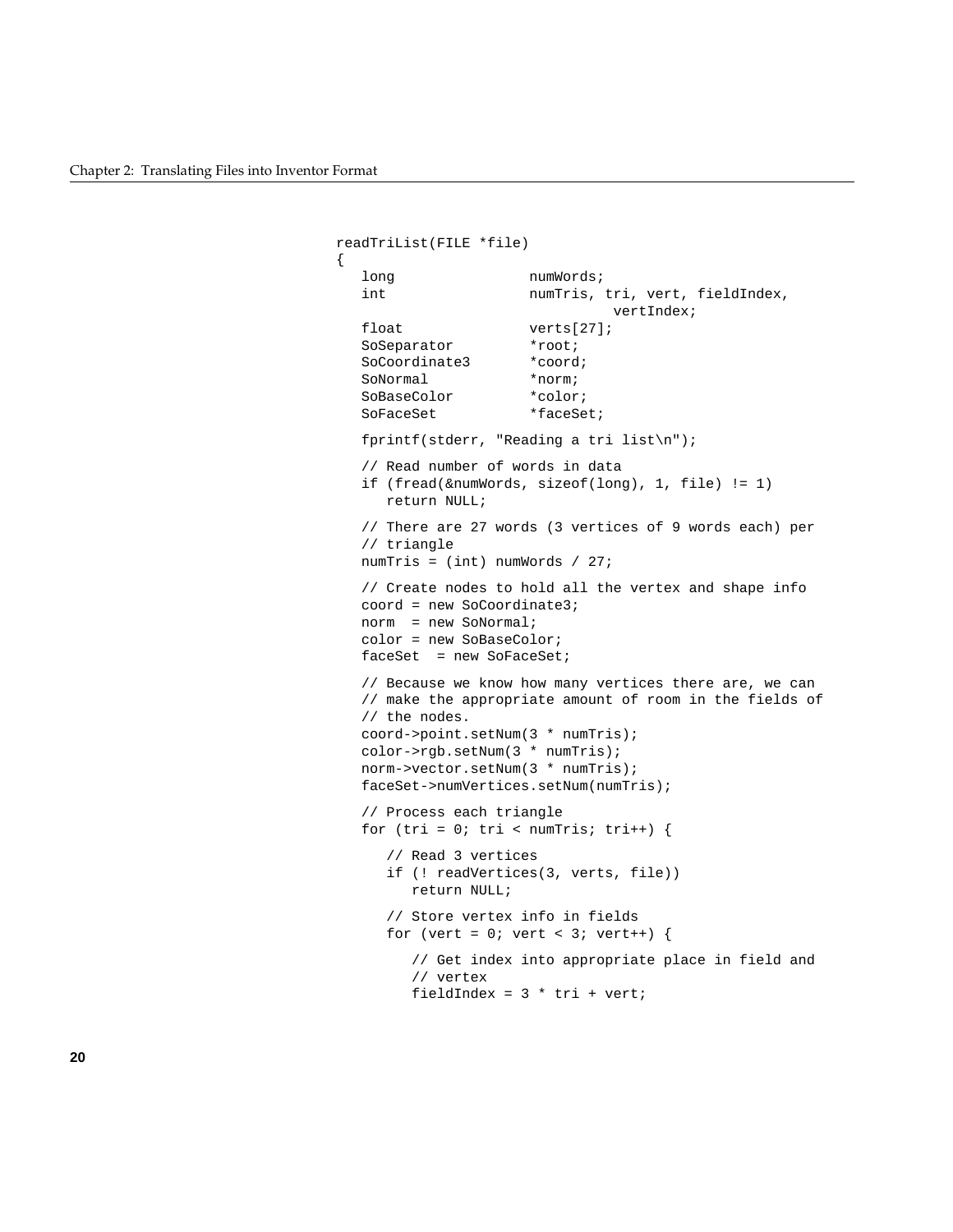```
vertIndex = 9 * vert;
         norm->vector.set1Value(fieldIndex,
                  &verts[vertIndex + 0]);
         color->rgb.set1Value(fieldIndex,
                  &verts[vertIndex + 3]);
         coord->point.set1Value(fieldIndex,
                  &verts[vertIndex + 6]);
      }
      // Store number of vertices of triangle
      faceSet->numVertices.set1Value(tri, 3);
    }
   // Create a root separator to hold the subgraph. We don't
   // need to ref() it because we aren't doing anything to
   // the subgraph until it is added to the main graph
   // (after this returns).
  root = new SoSeparator(4);
   // Add the nodes to the root
   root->addChild(coord);
   root->addChild(norm);
   root->addChild(color);
   root->addChild(faceSet);
   return root;
}
/////////////////////////////////////////////////////////////
// Checks color values for correct range.
/////////////////////////////////////////////////////////////
static void
verifyColors(SoNode *root)
{
   SoBaseColor *color;
   int i, j;
  SoPath *path;
  SoPathList paths;
  float r, g, b;
   const SbColor *rgb;
  SoSearchAction sa;
   sa.setType(SoBaseColor::getClassTypeId());
   sa.setInterest(SoSearchAction::ALL);
   sa.apply(root);
```

```
 paths = sa.getPaths();
```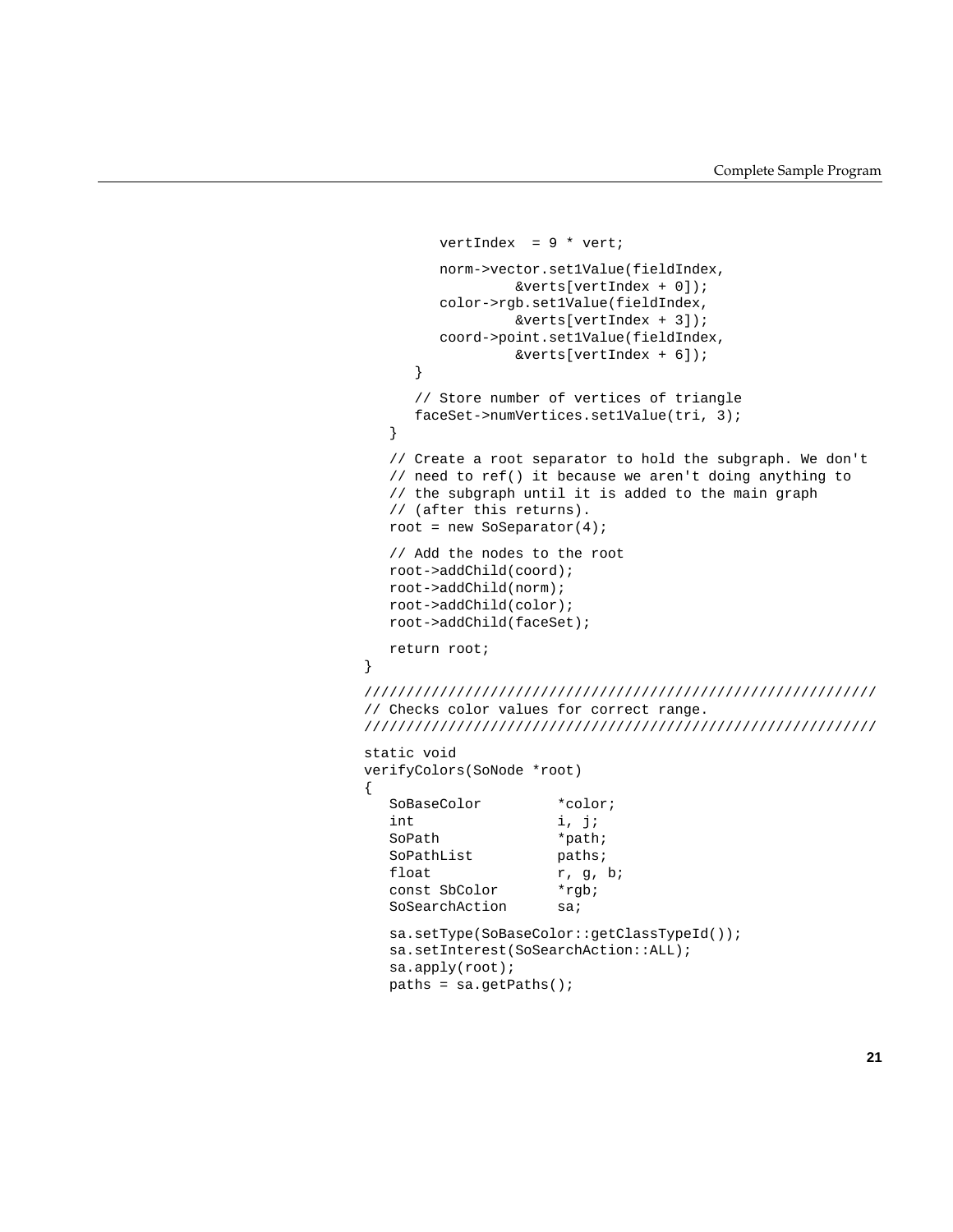}

{

```
for (i = 0; i < paths.getLength(); i++) {
      path = paths[i];
      color = (SoBaseColor *) path->getTail();
      rgb = color->rgb.getValues(0);
     for (j = 0; j < color->rgb.getNum(); j++) {
         rgb[j].getValue(r, g, b);
         if (r < 0.0)
           r = 0.0;else if (r > 1.0)r = 1.0;if (g < 0.0)q = 0.0; else if (g > 1.0)
            g = 1.0;
         if (b < 0.0)
           b = 0.0;else if (b > 1.0)b = 1.0; color->rgb.set1Value(j, r, g, b);
       }
    }
/////////////////////////////////////////////////////////////
// Mainline.
/////////////////////////////////////////////////////////////
main(int argc, char *argv[])
  SbBool endFound = FALSE;
  FILE *file;
  SoSeparator *root;
   SoMaterialBinding *mtlBind;
   SoNormalBinding *normBind;
   SoNode *obj;
    // Check command line syntax and open sgo file
   if (argc != 2) {
      fprintf(stderr,
                 "usage: SgoToIv file.sgo [> file.iv]\n");
     exit(1); }
  if ((file = fopen(argv[1], 'r')) == NULL)
      error("SGO file could not be opened");
    // Initialize the Inventor database
   SoDB::init();
```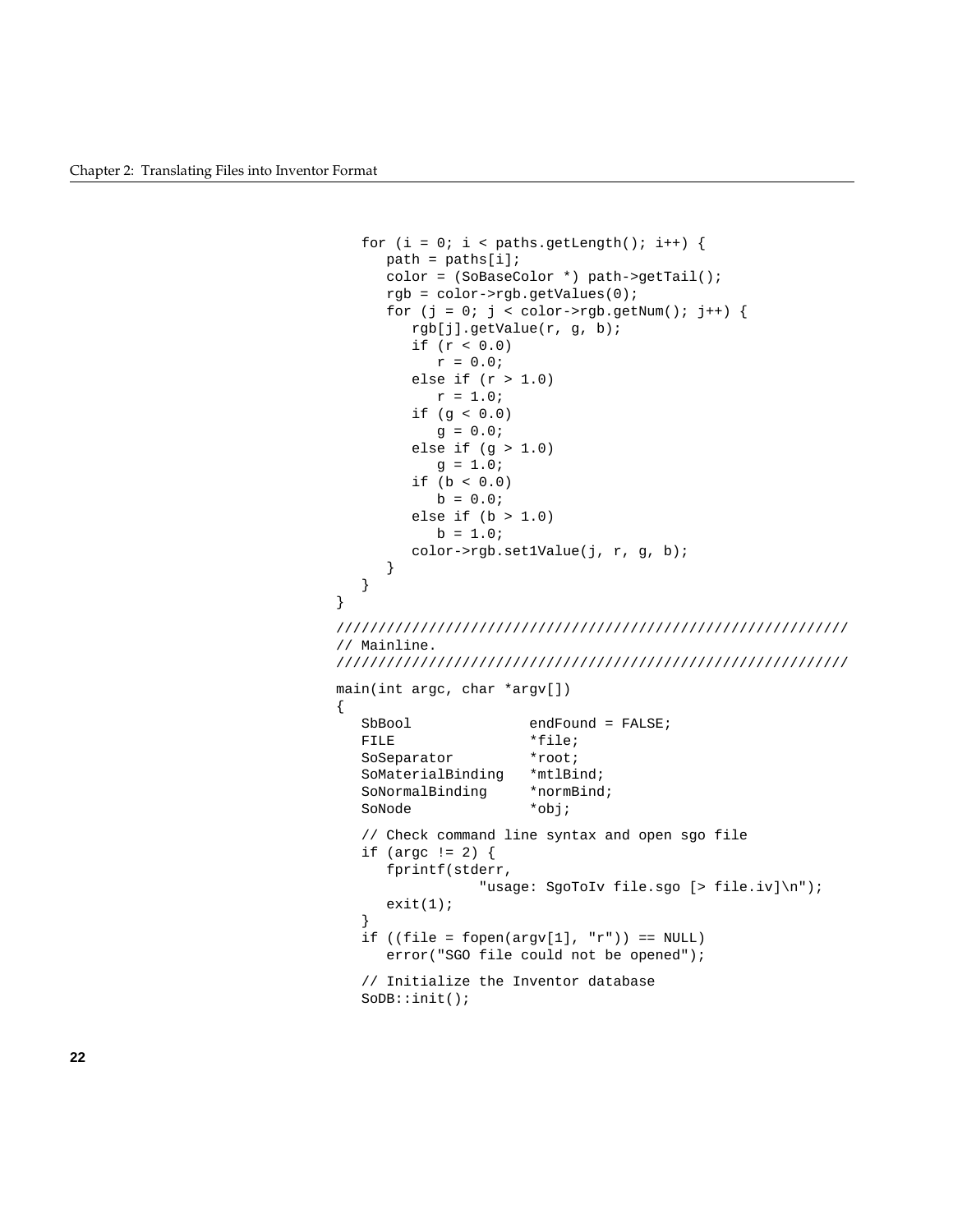```
 // Read header of SGO file and check it for validity
 if (! readHeader(file))
    error("Invalid SGO header");
 // Set up a root group to add all the objects to
 root = new SoSeparator;
 root->ref();
 // Set up per-vertex material and normal bindings
 mtlBind = new SoMaterialBinding;
 normBind = new SoNormalBinding;
 mtlBind->value = SoMaterialBinding::PER_VERTEX;
 normBind->value = SoNormalBinding::PER_VERTEX;
 root->addChild(mtlBind);
 root->addChild(normBind);
 // Keep reading objects until we are done or we have an
 // error
 while (! endFound) {
    SbBool readError = FALSE;
    switch (readObjectType(file)) {
      case SGO_OBJ_QUADLIST:
       obj = readQuadList(file);
      if (obj == NULL) readError = TRUE;
       break;
      case SGO_OBJ_TRILIST:
       obj = readTriList(file);
       if (obj == NULL)
          readError = TRUE;
       break;
      case SGO_OBJ_TRIMESH:
       // If triangle mesh is to be implemented,
       // include the code here.
       // Otherwise, print an error message
       fprintf(stderr, "SgoToIv: Can't process triangle
                   meshes\n");
       readError = TRUE;
       break;
      case SGO_OBJ_END:
       endFound = TRUE;
       break;
```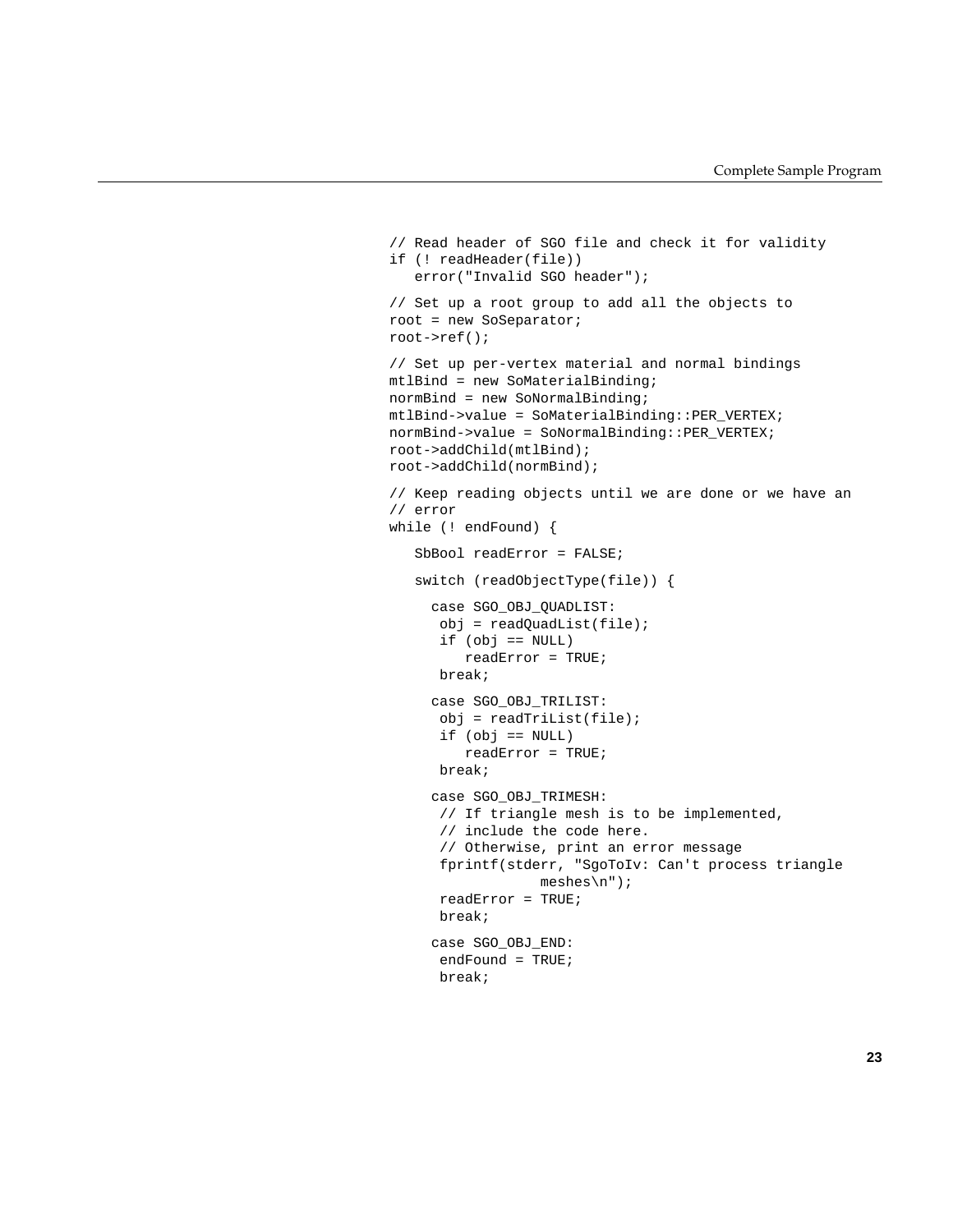}

```
 default:
       error("Missing or invalid object type");
       readError = TRUE;
       break;
    }
    if (! endFound) {
       if (readError)
          error("Bad object data");
       else if (obj != NULL)
          root->addChild(obj);
    }
 }
 // Verify color values
 verifyColors(root);
 // Write out the resulting graph
 SoWriteAction wa;
 wa.apply(root);
 fprintf(stderr, "sgo->iv conversion done.\n");
 return 0;
```
# **Sample Results**

The following code shows the results of using the sample program to translate an SGO file with one trilist object into Inventor file format. # Inventor V2.0 ascii

```
# greetings.iv (edited down)
#
Separator {
   MaterialBinding {
      value PER_VERTEX
    }
   NormalBinding {
      value PER_VERTEX
    }
   Separator {
      Coordinate3 {
         point [ -0.455535 0.0715609 0,
                        -0.456693 0.0780454 0,
```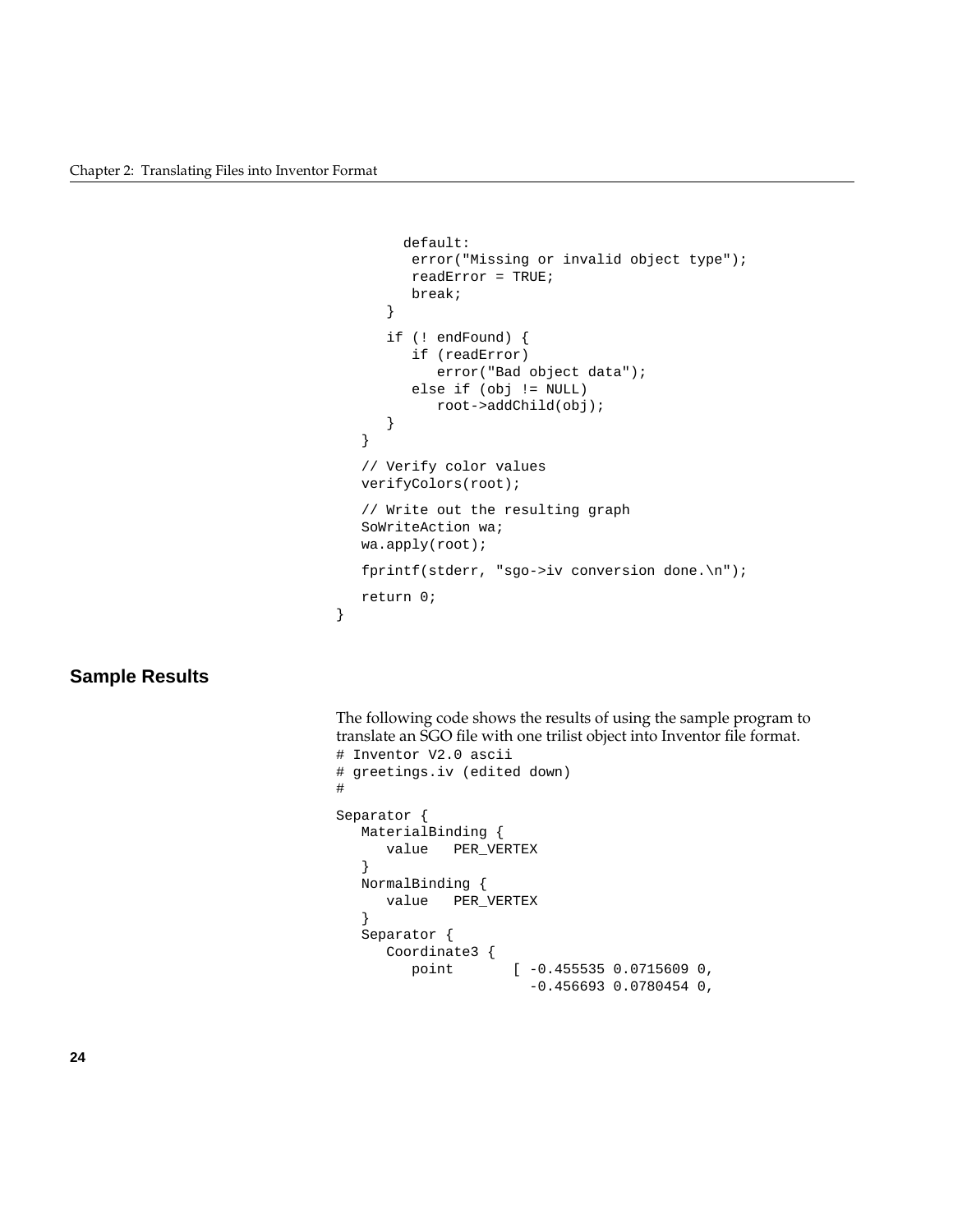```
 ...
                   0.465511 0.00737759 0.0567392 ]
     }
     Normal {
       vector [ 0 0 -1,
                  0 \t 0 \t -1,
 ...
                   -0.155748 -0.689741 0.707107 ]
     }
     BaseColor {
        rgb [ 0 0.0715609 0,
                   0 0.0780454 0,
 ...
                   0.465511 0.00737759 0.0567392 ]
     }
     FaceSet {
        numVertices [ 3, 3, 3, 3, 3, 3, 3, 3,
 ...
                   3, 3, 3, 3, 3, 3, 3, 3 ]
     }
   }
```
#### **Using the File Translator in Another Program**

}

The following excerpt shows how you could read another file format from within an Inventor application using an external translator program.

The program that translates the file into Inventor format is named **SgoToIv**. The file being translated is *myfile.sgo*. The translator program writes to *stdout* which has been piped via **popen()** to *fp*. Inventor's file reader is set to read from *fp*.

```
 FILE *fp = popen("SgoToIv myfile.sgo", "r");
 SoNode *root;
 SoInput in;
 in.setFilePointer(fp);
 if (! SoDB::read(&in, root))
    fprintf(stderr, "Read error\n");
 in.closeFile();
pclose(fp);
```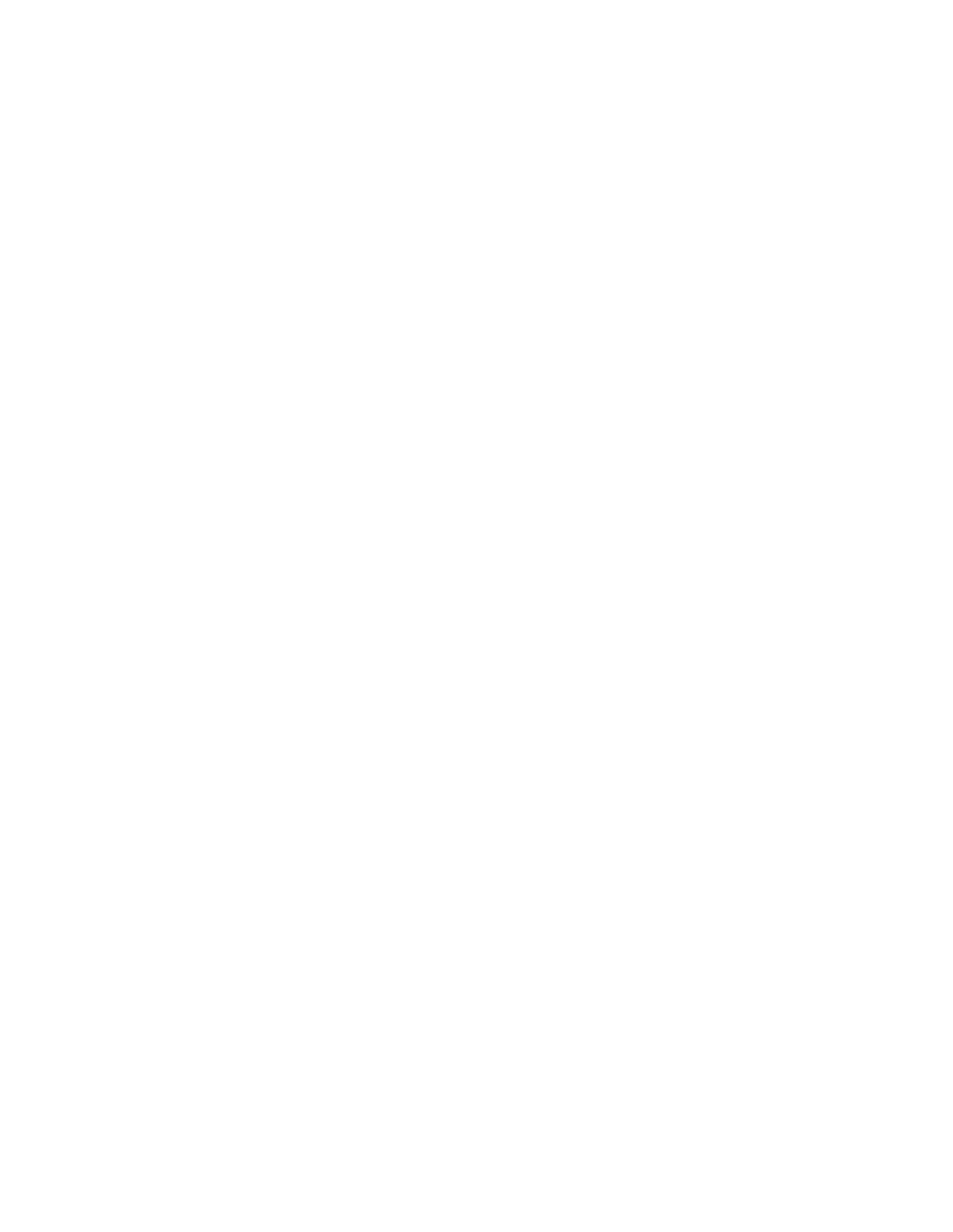#### *Chapter 3*

# Tips and Guidelines

This section presents tips for testing the results of your translator program, for creating efficient scene graphs, and for verifying the file translation. It also suggests guidelines for writing an Inventor file translator.

# **Tips**

The following sections offer general tips for writing an Inventor file translator.

# **Testing the Results**

One way to test the Inventor file produced by your file translator is to perform a read test using the *ivcat* command:

ivcat filename.iv

This command prints the specified Inventor file in ASCII to stdout. If there are any syntax errors in the file, *ivcat* prints error messages for them. Use the -b option to print the specified Inventor file in binary to *stdout*.

As the saying goes, "Seeing is believing." Another way to test the results of your file translator program is to use the *ivview* application to read your new Inventor scene graph and display the results. To use it type:

ivview filename.iv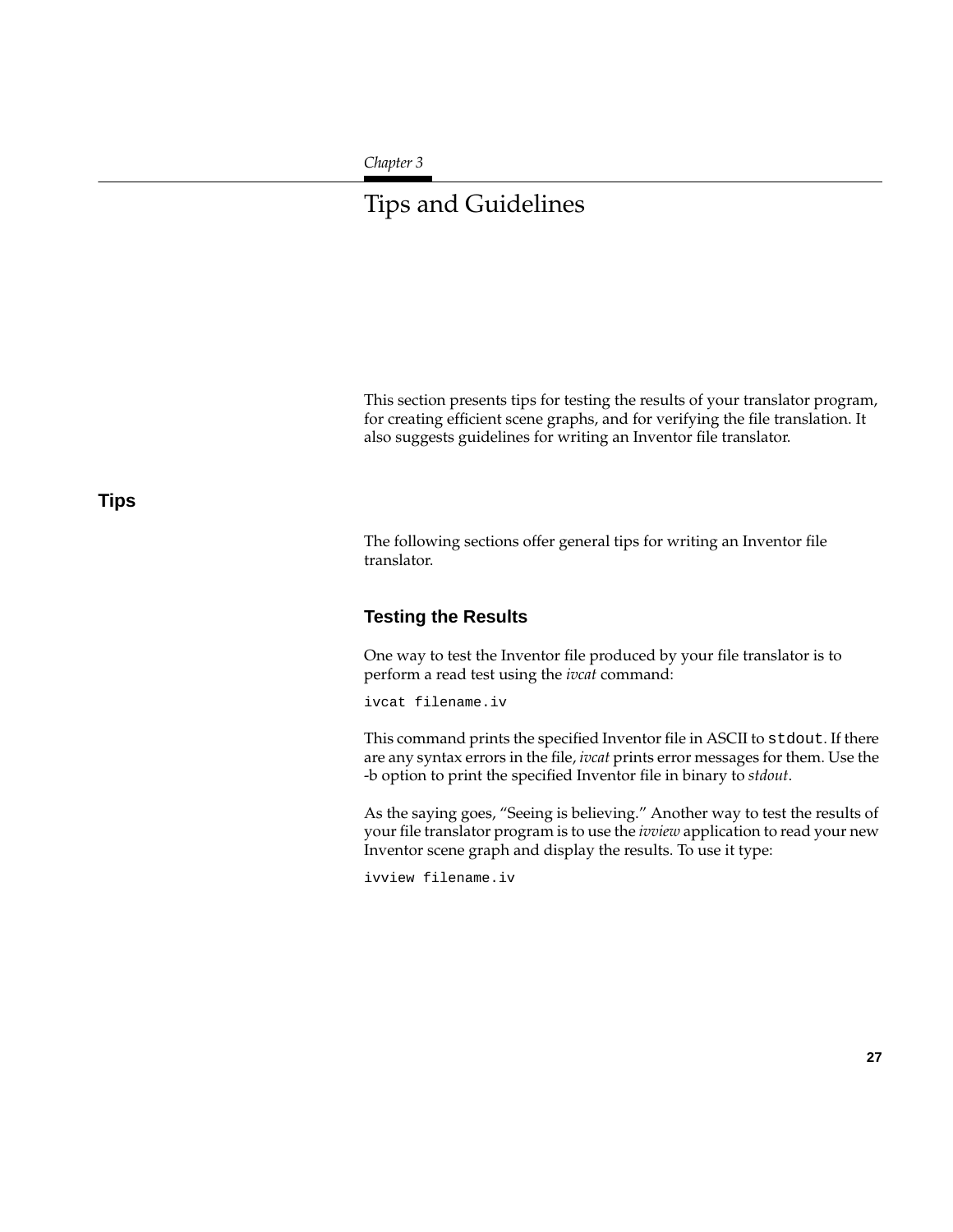# **Creating an Efficient Scene Graph**

You can use **ivquicken** to improve the rendering performance of the scene graphs created by your translator program. See the reference page for **ivquicken** to learn more about this utility program.

You can also attempt to increase performance by having your program make a second pass through the database, condensing redundant nodes into fewer nodes. For example:

- If a number of nodes share the same material, for example, you can insert a material node in the scene graph so that multiple nodes will inherit the same material value. In the **SgoToIv** example program, if all the vertices of an object have the same color, you can isolate the material and use OVERALL material binding.
- If you are changing only the diffuse color attribute, use an Inventor **SoBaseColor** node rather than an **SoMaterial** node (as shown in the example program **SgoToIv**).
- If you know that a shape is solid or has ordered vertices, specify this information in an **SoShapeHints** node. In general, the more information you specify with **SoShapeHints**, the faster the rendering speed. The exception to this rule is that when you specify ordered vertices, but not a solid shape, rendering may be slower because two-sided lighting is automatically turned on and backface culling is turned off.

# **Verifying Values**

You may also need to check the resulting Inventor scene graph to be sure that all values fall into the appropriate range. Many SGO files, for example, have color values that are out of range. You might want to add code that resets colors to valid values. The **verifyColors()** function in the "Complete Sample Program" in Chapter 2 provides an example of this. This code uses an Inventor search action to locate the base color nodes in the scene graph. It obtains the number of values in the base color node, loops through the values, and checks them. If the value is out of range, it resets the value.

If your translator generates nodes other than base color that have color fields (such as lights and materials), make sure their values are valid as well.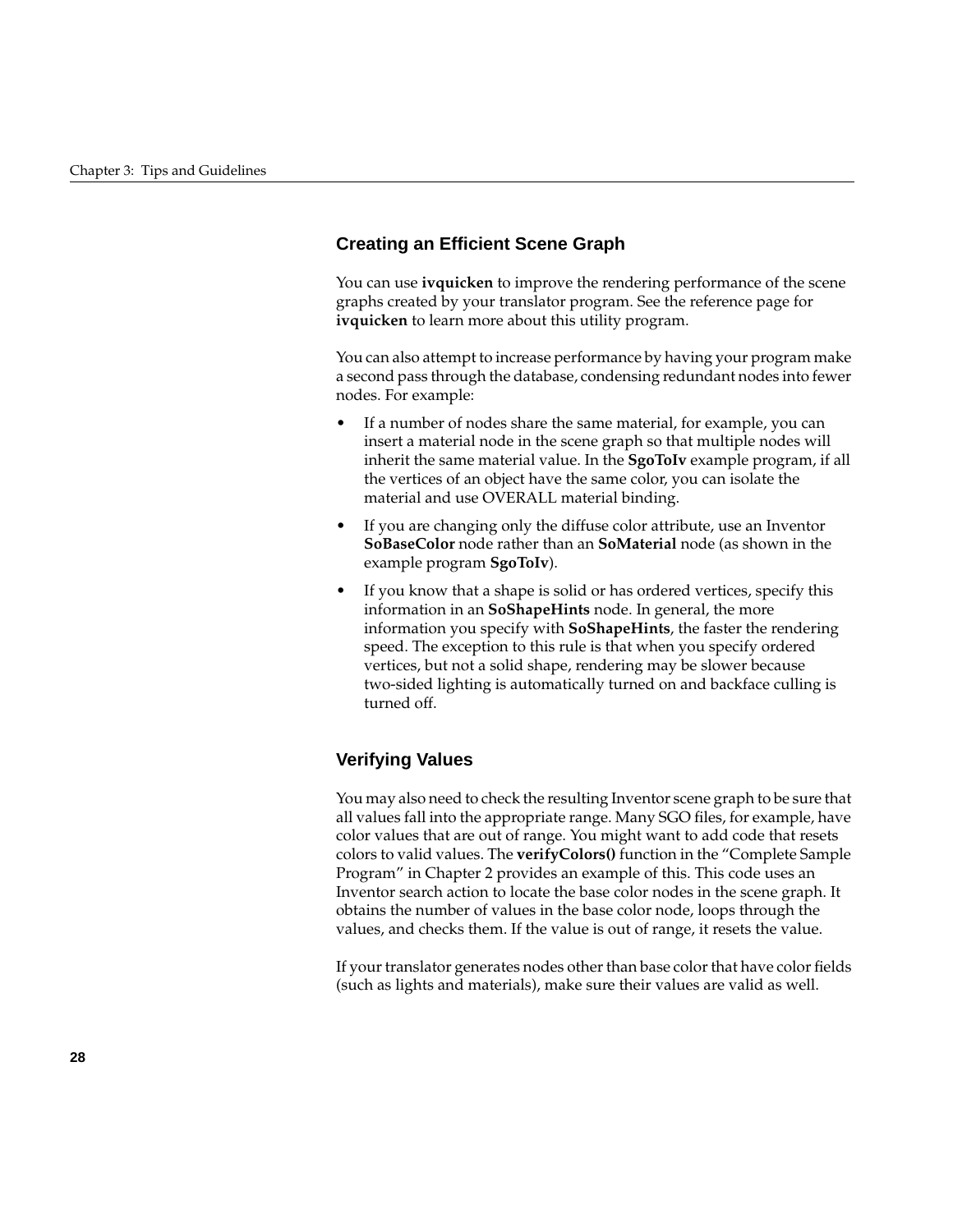# **Automatic Normal Generation**

If your data does not contain normals, Inventor can generate them automatically during rendering (but not in the file format). Inventor generates normals automatically if DEFAULT normal binding is used and you do not specify any normals. You can also use **ivquicken** to generate normals.

# **Guidelines for Writing an Inventor File Translator**

The following guidelines are suggested so that applications can access Inventor translators in a consistent manner. These guidelines include

- Inventor file suffix
- application name and command line syntax
- general conventions for error handling
- manual page

# **File Suffix**

It is recommended that *.iv* be used as the filename extension for Inventor files.

# **Application Name and Command Line Syntax**

The recommended name for the translator application is

XxxToIv or IvToXxx

where *Xxx* represents the name of the non-Inventor file format and *Iv* represents Inventor file format.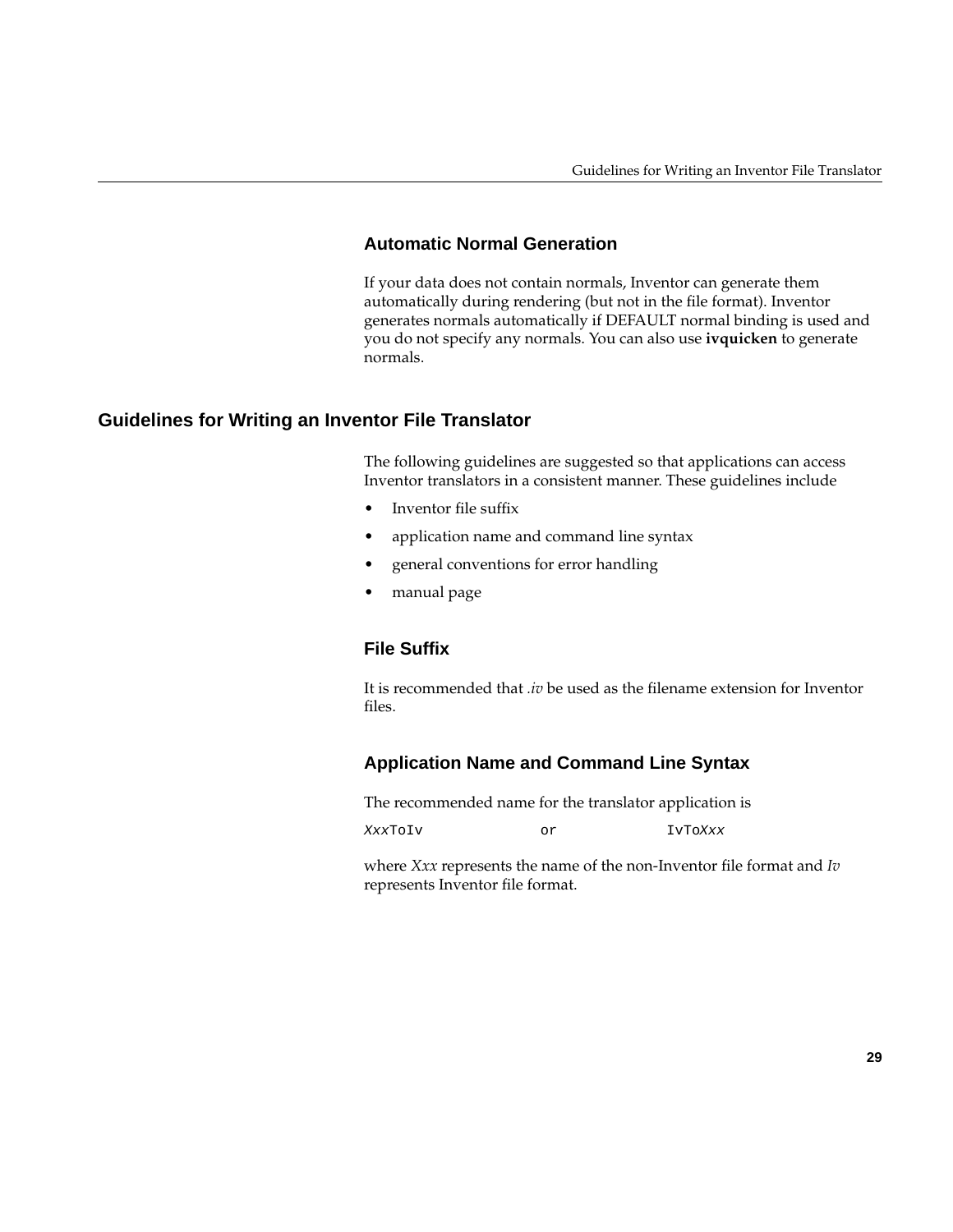The command line syntax is:

XxxToIv filename [ > filename.out]

where *filename* is the name of the file to be translated. By default, the output is directed to stdout. If desired, *filename* can default to *stdin*. However, be sure to implement the explicit *filename* option to guarantee compatibility with other file translators.

# **Error Handling**

The application should return 0 if there are no errors. It should return 1 (or any other nonzero code) if errors occur. Error messages should be sent to *stderr*.

#### **Manual Page**

Write a manual page for the translator program, in standard UNIX man page format. Here is an example for the **SgoToIv** program.

```
SgoToIv(1) Silicon Graphics SgoToIv(1)
NAME
 SgoToIv - translates an SGO object file to an Inventor file
SYNOPSIS
 SgoToIv file.sgo [> file.iv]
DESCRIPTION
 SgoToIv reads a single SGO file, translates to Inventor,
  and writes the result to stdout.
NOTES
 SgoToIv does not handle SGO triangle meshes.
Page 1 Release 1.0 February 1994
```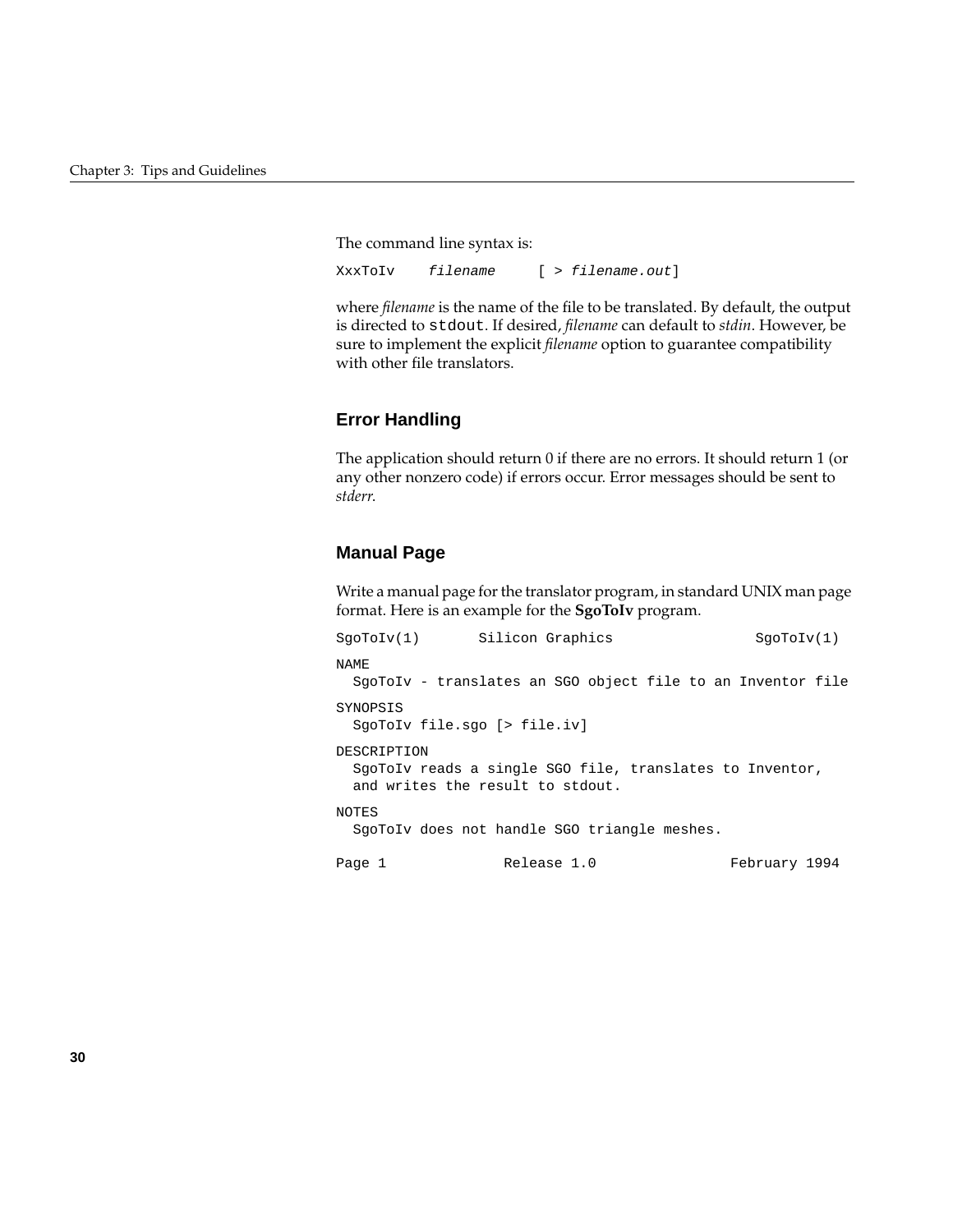# **Conventions Used in Inventor Files**

The following conventions are used by the Inventor file format.

- Τhe meter is the default unit for all data. (Use the **SoUnits** node to scale to other units.)
- The positive *y* axis points up. The positive *z* axis extends towards the viewer's eye (out of the screen).
- Colors are expressed as red, green, blue values.
- All fields within nodes have default values. See the *Open Inventor Nodes Quick Reference* for a list of these values.
- The vertices of polygons in vertex-based shapes should be specified consistently in either clockwise or counter-clockwise order.